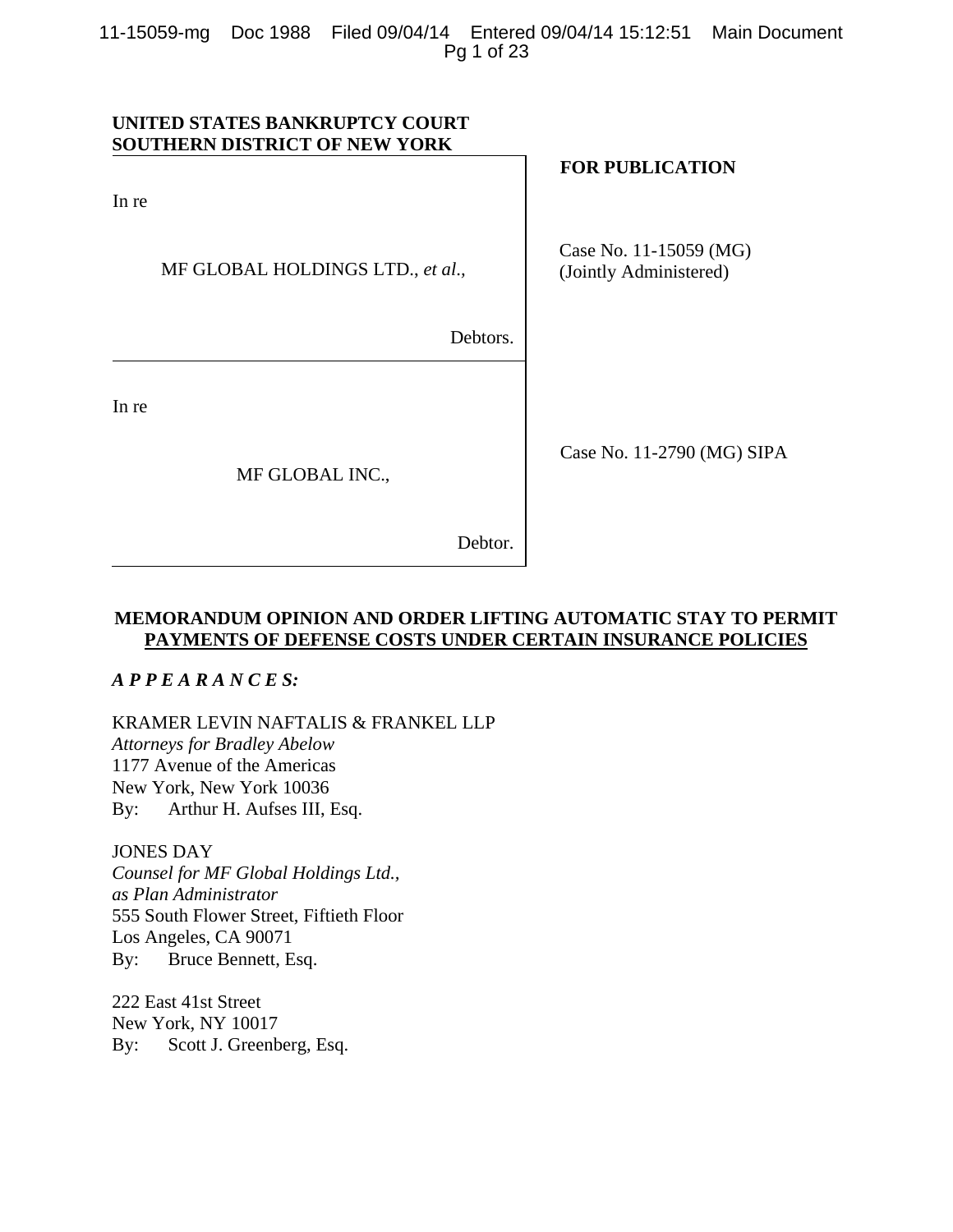11-15059-mg Doc 1988 Filed 09/04/14 Entered 09/04/14 15:12:51 Main Document Pg 2 of 23

HUGHES HUBBARD & REED LLP *Attorneys for James W. Giddens, Trustee for the SIPA Liquidation of MF Global Inc.*  One Battery Park Plaza New York, New York 10004 By: James B. Kobak, Jr., Esq.

ENTWISTLE & CAPPUCCI LLP *Co-Lead Counsel for the Customer Representatives in the Customer Class Action*  280 Park Avenue,  $26<sup>th</sup>$  Floor West New York, New York 10017 By: Andrew J. Entwistle, Esq.

BERGER & MOTAGUE, P.C. *Co-Lead Counsel for the Customer Representatives in the Customer Class Action*  1622 Locust Street Philadelphia, Pennsylvania 19103 By: Merrill G. Davidoff, Esq.

# **MARTIN GLENN UNITED STATES BANKRUPTCY JUDGE**

Once again, former MF Global directors and officers (the "Individual Insureds"<sup>1</sup>) ask the Court for relief so they can access proceeds of certain directors and officers liability insurance policies ("D&O Policies") to fund their mounting defense costs on various legal actions. The Individual Insureds previously requested access to proceeds of the D&O Policies and to certain errors and omissions insurance policies ("E&O Policies") to pay for defense costs. Rather than give the Individual Insureds unfettered access to the policy proceeds, the Court issued a written opinion in April 2012 lifting the automatic stay and setting a \$30 million limit (the "Soft Cap") on the amount of policy proceeds that the Insureds could access. The Court did not determine whether the policy proceeds were part of the estates of either MF Global Inc. ("MFGI," a debtor

<sup>1</sup> The "Individual Insureds" are Bradley I. Abelow, David P. Bolger, Jon S. Corzine, David Dunne, Eileen S. Fusco, David Gelber, Martin J.G. Glynn, Edward L. Goldberg, John R. MacDonald, Vinay Mahajan, Edith O'Brien, David I. Schamis, Robert S. Sloan, and Henri Steenkamp.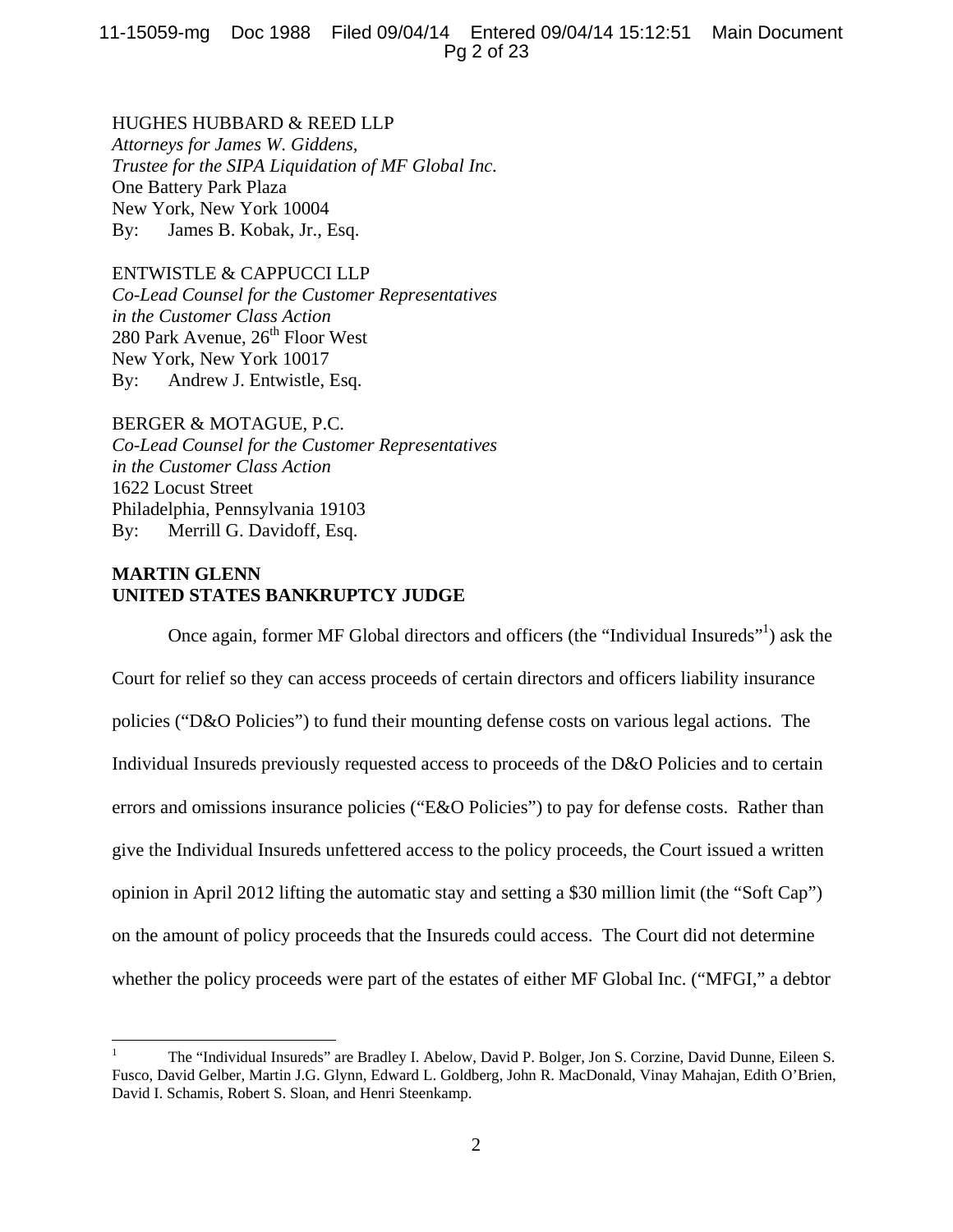### 11-15059-mg Doc 1988 Filed 09/04/14 Entered 09/04/14 15:12:51 Main Document Pg 3 of 23

in Case No. 11-02790) or MF Global Holdings Ltd. ("MFGH") and its subsidiaries (debtors in Case No. 11-15059, collectively the "MFGH Debtors"). The answer to that question was far from clear because the D&O Policies and E&O Policies were not identical and implicated different property interests. The requests came early in these bankruptcy cases before it was clear what claims would or could be made against the insurance proceeds.

The Individual Insureds exhausted the Soft Cap in short order, leading them to ask the Court to increase the Soft Cap in May 2013. The Court denied that request without prejudice because of a pending appeal in the Second Circuit, so the Individual Insureds renewed the request in April 2014. After the Second Circuit dismissed the appeal, the Court granted the Individual Insureds' motion to increase the Soft Cap to \$43.8 million, while expressing concern over the rate at which the policy proceeds were being spent. Now, the Individual Insureds ask the Court to hold that proceeds of the D&O Policies—but not the E&O Policies—are not property of the MFGI or MFGH estates and should not be subject to the Soft Cap any longer. By limiting their requests to the D&O Policies, the Individual Insureds have advanced compelling arguments that the proceeds should not be subject to further bankruptcy court oversight or limitation. Additionally, the passage of time has allowed the Court to conclude that MFGI and MFGH are unlikely to be named in any lawsuits that would give rise to coverage under the D&O Policies, and similarly, purported MFGI or MFGH indemnification obligations that could give rise to a claim against the D&O Policies (other than certain claims already filed) are also unlikely.

The Court remains concerned about the rate at which the proceeds of the D&O Policies (the "D&O Proceeds") are being spent—more than \$48 million in defense costs and expenses have been incurred so far and not a single deposition has been taken in the MDL proceedings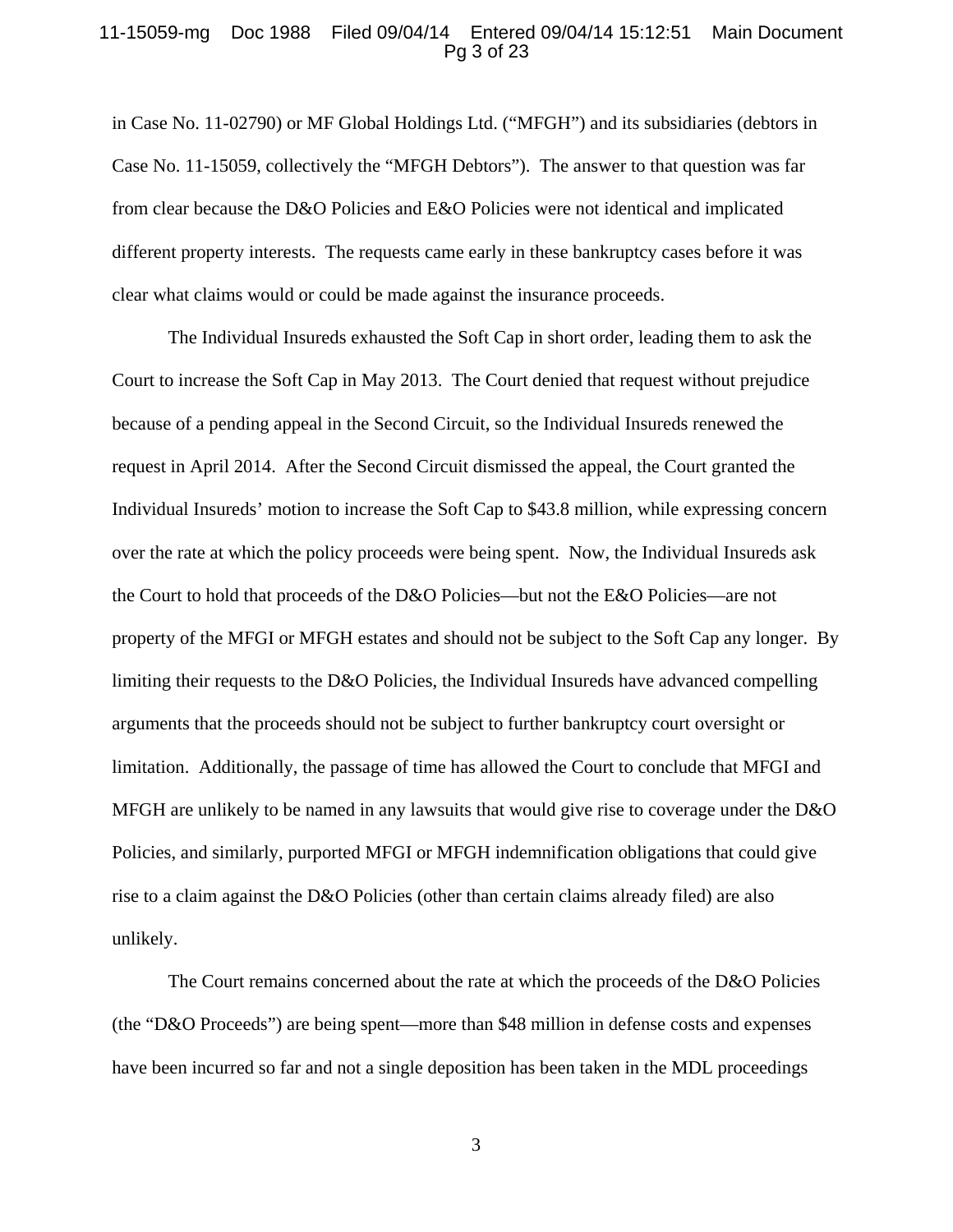## 11-15059-mg Doc 1988 Filed 09/04/14 Entered 09/04/14 15:12:51 Main Document Pg 4 of 23

pending in the district court. But the Individual Insureds are entitled to D&O Proceeds in which MFGI and MFGH have no property interest. The Court therefore **GRANTS** the Motion to allow payment of D&O Proceeds for all covered claims up to the full Policy amounts, less \$13.06 million. That \$13.06 million represents the amount MFGH could claim against the D&O Policies if it pays the indemnification claims of three Individual Insureds (Jon Corzine, Bradley Abelow, and Henri Steenkamp, the "Indemnification Claimants"), now estimated at \$15 million, and certain additional estimated indemnification claims totaling \$560,000 for other claimants (the "Stipulated Claimants"<sup>2</sup>) in a stipulation with the Plan Administrator that was approved by the Court (*see* ECF Doc.  $\#$  1986, Ex. 1<sup>3</sup>). Payment of those indemnification claims is far from assured, but the Court granted a motion to estimate the claims at \$15 million and also approved the stipulation (*see* ECF Doc. # 1986); therefore, \$15.56 million should be reserved for potential payment to Indemnification Claimants and Stipulated ClaimantsMFGH seeks to estimate the Indemnification Claimants' claims at \$15 million and the Stipulated Claimants' claims at \$560,000. If MFGH paid those claims in full, it could make a \$13.06 million claim against the D&O Policies (accounting for \$2.5 million self-retention provisions in the Policies). So for now, MFGH has an interest in \$13.06 million of the D&O Proceeds, and that portion of the Proceeds should not be spent absent further relief from the Court.

## **I. BACKGROUND**

## **A. Procedural History**

Pending before the Court is the *Motion of the Individual Insureds to Lift Automatic Stay and Modify Plan Injunction as to Proceeds of Certain MF Global Policies of Directors and* 

 2 These Stipulated Claimants are Alison Carnwath, Rick Leesley, Bernard Dan, Ira Polk, Michael Wiezcorek, Stephen Hood, Michael Stockman, Stephen Grady, Jeremy Skule, Palllavi Rayan, Tracy Whille, Richard Gill, Thomas Connolly, David Simons, Frederick Demler, and Talha Chaudhry.

<sup>3</sup> References to "ECF Doc. # \_\_\_" refer to filings in Case 11-15059.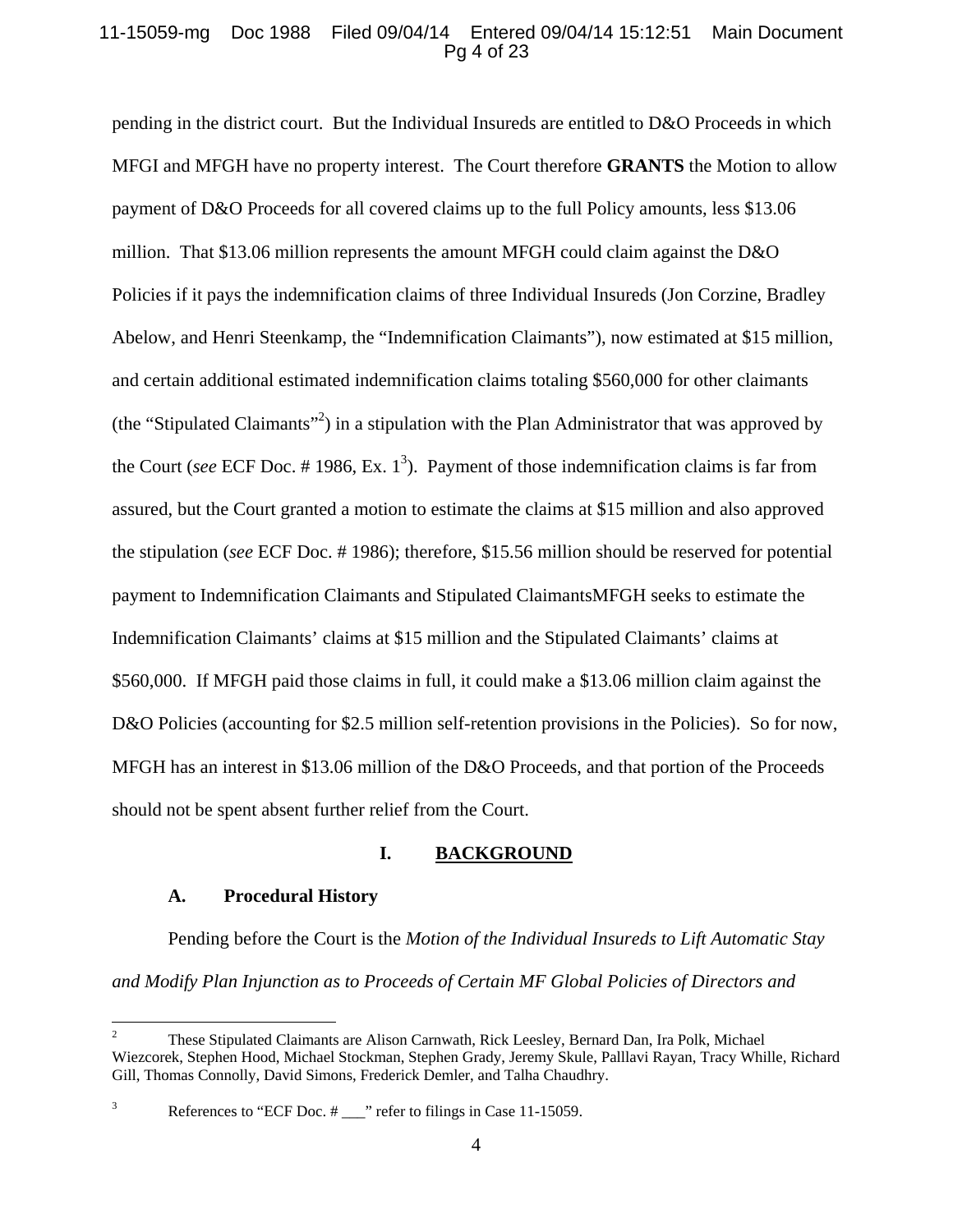### 11-15059-mg Doc 1988 Filed 09/04/14 Entered 09/04/14 15:12:51 Main Document Pg 5 of 23

*Officers' Liability Insurance* (the "Motion," ECF Doc. # 1956). Certain of the Individual Insureds seek an order (1) lifting the automatic stay in the MFGI case, and (2) modifying the Plan injunction (the "Plan Injunction") in the MFGH case regarding D&O Proceeds for the 2011–2012 policy year. The Individual Insureds ask the Court to authorize the insurers to pay defense costs with the D&O Proceeds and resolve claims consistent with the D&O Policies' terms. The Individual Insureds previously sought relief regarding D&O and E&O Policies, but this Motion only seeks relief as to the D&O Policies. The MFGH Plan Administrator filed an opposition (the "Opp.," ECF Doc. # 1964), joined by the representatives (the "Customer Representatives") in the class action on behalf of former MFGI commodity customers (ECF Doc. # 1965) and James W. Giddens (the "SIPA Trustee"), who serves as the trustee for the liquidation of MFGI under the Securities Investor Protection Act of 1970, as amended ("SIPA"), 15 U.S.C. § 78aaa *et seq.* (ECF Doc. # 1966). The Individual Insureds filed a reply (ECF Doc. # 1974).

Since November 2011, numerous directors, officers, and employees of MF Global have been named as defendants in lawsuits filed by securities holders, commodity customers, and other plaintiffs. Some have also been the subject of various government investigations. (Motion ¶ 8.) Many of the civil actions have been consolidated under the caption, *DeAngelis v. Corzine,*  No. 11 Civ. 7866 (VM) (S.D.N.Y. filed Nov. 3, 2011), pending before Judge Victor Marrero. (*Id.* ¶ 9.) Today, the principal lawsuits still pending are (1) two securities class actions involving MFGH-issued securities, (2) a class action brought on behalf of MFGI commodity customers (the "Customer Class Action"), (3) an action by Sapere CTA Fund L.P. ("Sapere"), an MFGI institutional trading customer that opted out of the Customer Class Action, (4) a suit by the MFGH Liquidating Trustee asserting breach of fiduciary duty claims (the "Litigation Trust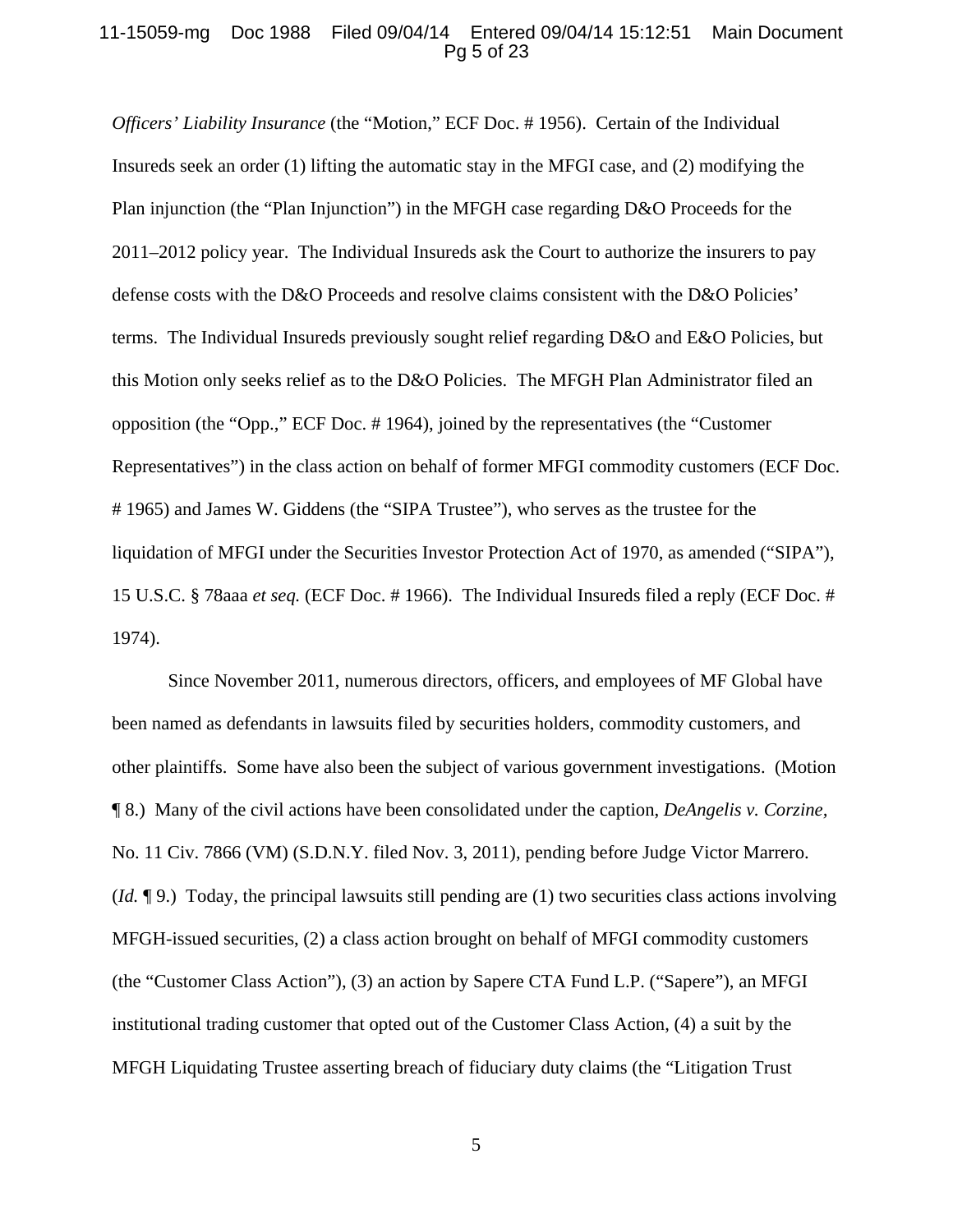### 11-15059-mg Doc 1988 Filed 09/04/14 Entered 09/04/14 15:12:51 Main Document Pg 6 of 23

Lawsuit"), and (5) a suit by the CFTC alleging violations of the Commodity Exchange Act (collectively, the pending cases will be referred to as the "Underlying Cases"). Together, the cases seek to hold the Individual Insureds jointly and severally liable for more than \$1 billion in damages. (Motion ¶ 10.)

Before the Petition Date, MFGH obtained a primary D&O Policy from U.S. Specialty Insurance Company (the "Specialty Policy") with coverage up to \$25 million, (*id.* ¶ 12) and excess D&O Policies providing up to an additional \$200 million in coverage. (*Id.* ¶ 13.) The excess policies follow the same form as the Specialty Policy. The Specialty Policy contains three insuring agreements. First, Insuring Agreement A provides coverage for losses incurred by the Individual Insureds if the covered losses are not indemnified by MFGH or its subsidiaries. (*Id.* ¶ 15.) Second, Insuring Agreement B(1) provides coverage to MFGH or its subsidiaries to the extent they indemnify the Individual Insureds for covered losses. (*Id*.) Third, Insuring Agreement B(2) provides coverage to MFGH or its subsidiaries for defense costs and losses resulting from securities claims made against them. (*Id.*) The Specialty D&O Policy specifically covers the Individual Insureds' defense costs. (*Id.*¶ 14.)

The Specialty Policy also contains a "Priority of Payment" provision, providing that the coverage potentially afforded to the Individual Insureds under Insuring Agreement A must be paid before the payment of any loss on behalf of MFGH or its subsidiaries under Insuring Agreements  $B(1)$  or  $(B)(2)$  for amounts they might pay as indemnification to the Individual Insureds or for claims made against MFGH or its subsidiaries themselves. Specifically, the Specialty D&O Policy provides:

If the Insurer is obligated to pay Loss, including Defense Costs, under more than one INSURING AGREEMENT, whether in connection with a single Claim or multiple Claims, the Insurer will first pay any Loss payable under INSURING AGREEMENT (A) and, if the Insurer concludes that the amount of all Loss,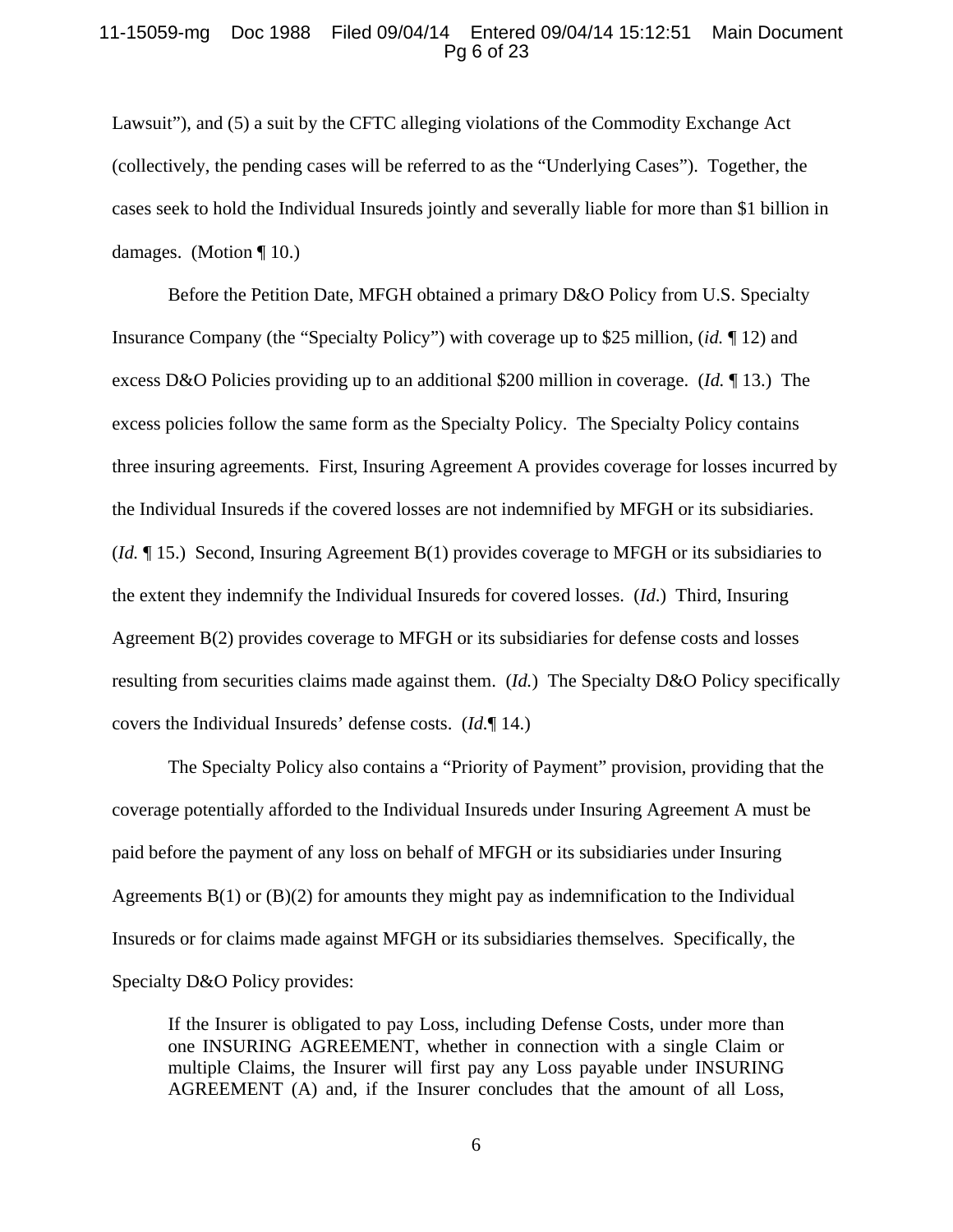#### 11-15059-mg Doc 1988 Filed 09/04/14 Entered 09/04/14 15:12:51 Main Document Pg 7 of 23

including Defense Costs, is likely to exceed the Insurer's Limit of Liability, the Insurer shall be entitled to withhold some or all of any Loss payable under INSURING AGREEMENT  $(B)(1)$  or  $(B)(2)$  to ensure that as much of the Limit of Liability as possible is available for the payment of Loss under INSURING AGREEMENT (A). If no Loss is payable under INSURING AGREEMENT (A), or if the Insurer's obligations under INSURING AGREEMENT (A) have been satisfied, then, subject to the Insurer's Limit of Liability as set forth in Item 3 of the Declarations, the Insurer will pay such Loss as it is required to pay under INSURING AGREEMENT  $(B)(1)$  or  $(B)(2)$  in such manner and, in the event of multiple Claims, apportioned among such Claims as the Named Corporation shall direct in writing.

## (Motion ¶ 16.)

Since the commencement of the Underlying Cases and government investigations,

MFGH's insurance providers have received numerous notices seeking coverage under MFGH's insurance policies on behalf of the Individual Insureds. In response to these requests, the insurance providers filed two motions in 2012 seeking a determination that the proceeds of the D&O and E&O Policies are not property of the MFGI or MFGH estates. (*Id.* 18.) Alternatively, the insurance providers sought to lift the automatic stay to permit them to advance or reimburse defense costs on behalf of the Individual Insureds in connection with the Underlying Cases and pending investigations. (*Id.*) The Court decided the motions in a written opinion (the "2012 Opinion"). *In re MF Global Holdings Ltd.*, 469 B.R. 177 (Bankr. S.D.N.Y. 2012). Familiarity with that decision is assumed. The Court lifted the stay, permitting payment or advancement of defense costs subject to a \$30 million Soft Cap on the amount of defense costs to be reimbursed to the Individual Insureds from the D&O and E&O Policies combined. *Id.* at 197. Sapere appealed that ruling. The district court affirmed, and on May 19, 2014, the Second Circuit dismissed the appeal as moot. (Motion ¶¶ 22–23.) On April 28, 2014, the Individual Insureds filed a request to further modify the automatic stay to permit additional funds to be added to the Soft Cap. (*Id.* ¶ 24.) The Court approved this request, increasing the Soft Cap to \$43.8 million. (*See id.* ¶¶ 25–26.)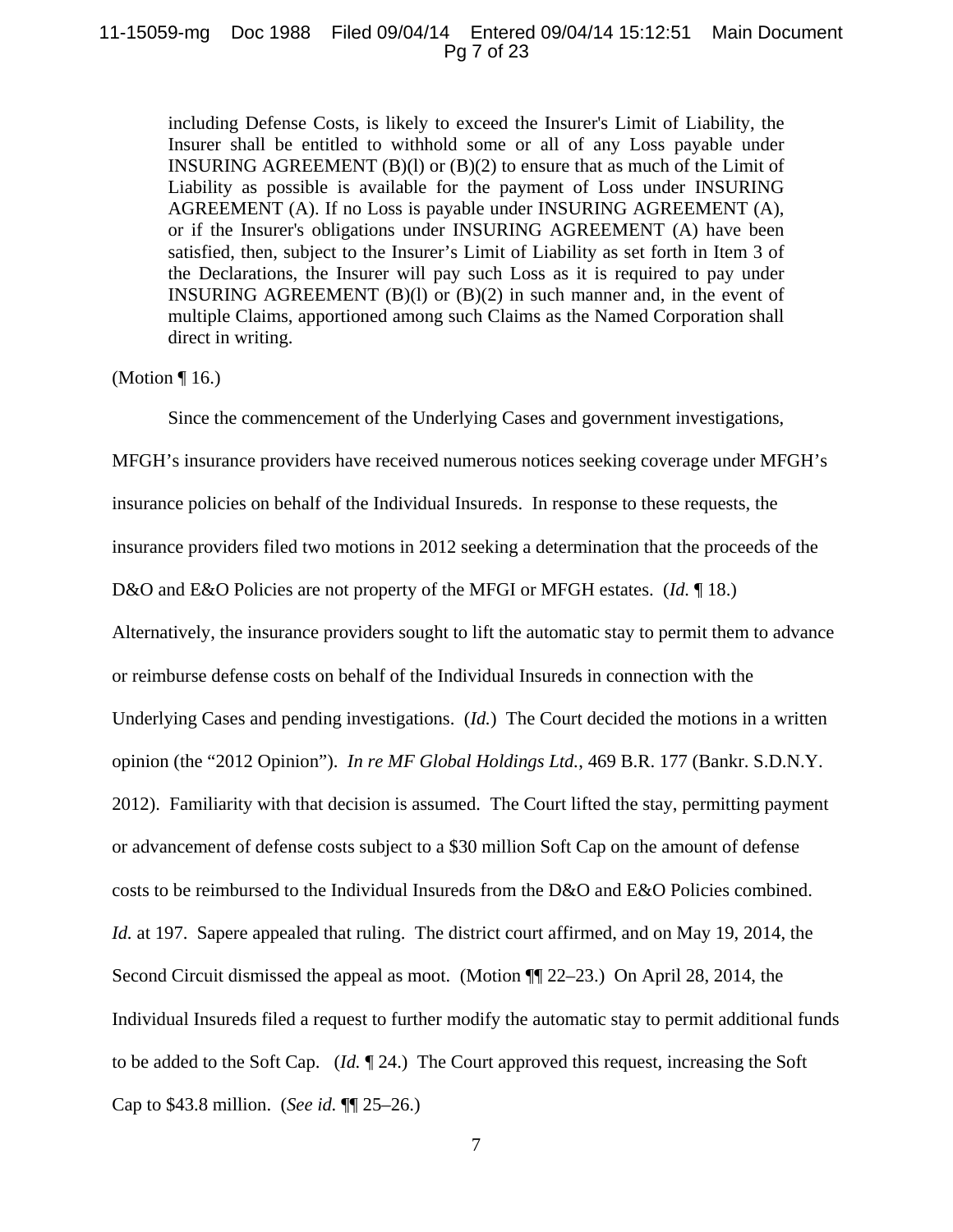## 11-15059-mg Doc 1988 Filed 09/04/14 Entered 09/04/14 15:12:51 Main Document Pg 8 of 23

## **B. The Motion**

The Individual Insureds now raise the D&O Policies issue again, asserting that each Individual Insured "has an urgent need to draw on the D&O Policies to cover mounting costs of defending against [various lawsuits]." (*Id.* ¶ 1.) According to the Individual Insureds, even though the Motion implicates the separate proceedings and estates in the MFGI and MFGH cases, the question that the Motion raises is identical for both entities: Do MFGI and MFGH have "legal or equitable interests in the proceeds of the D&O Policies[?]" (*Id.* ¶ 2.)

For MFGH, the confirmed liquidation Plan defines the MFGH Debtors' property by reference to Bankruptcy Code section 541. That section states that a debtor's estate includes "[a]ll legal or equitable interests of the debtor in property as of the commencement of the case." 11 U.S.C. § 541(a)(1). According to the Individual Insureds, MFGI and the MFGH Debtors could only have an interest in the D&O Proceeds in two instances: (1) if a party lodges a securities claim (as defined in the Policies) against MFGI or the MFGH Debtors, or (2) if MFGI or the MFGH Debtors owe indemnification obligations to the directors and officers regarding covered claims. (*Id.* ¶ 3.) The Individual Insureds assert that the first category will never be satisfied because no parties have filed any securities claims against MFGI or the MFGH Debtors, and the statute of limitations to do so has since expired. (*Id.*) Moreover, MFGI never issued any securities. (*Id.*) Additionally, the Plan now permanently enjoins all MFGH securities holders from asserting securities claims against the MFGH Debtors. (*Id.*) And any claims that may have existed before Plan Confirmation would have been subordinated under the Plan consistent with Bankruptcy Code section 510(b). (*Id.* ¶ 30.)

As for indemnification, the Individual Insureds argue that no parties, other than certain Individual Insureds themselves, have asserted indemnification obligations, so obligations to other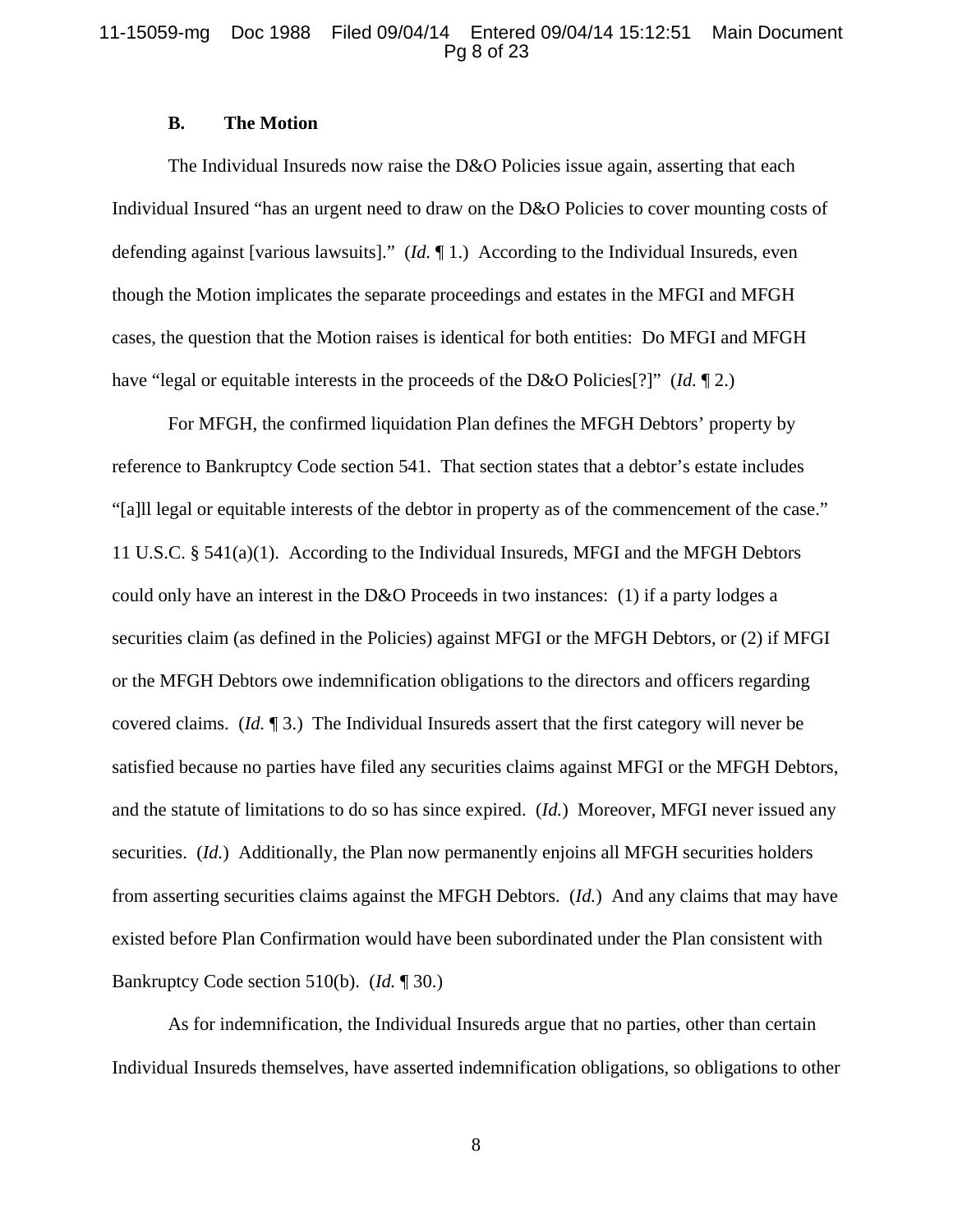#### 11-15059-mg Doc 1988 Filed 09/04/14 Entered 09/04/14 15:12:51 Main Document Pg 9 of 23

parties are merely speculative and do not give rise to a protectable interest in the policies. (*Id.*¶ 4.) Allowing the D&O Proceeds to be paid to the Individual Insureds—the only parties who have made indemnification claims—only reduces indemnification claims from the Individual Insureds, so it cannot possibly harm MFGI or MFGH. (*Id.*) Moreover, the possibility that MFGI or MFGH could pay indemnification payments to the Individual Insureds does not give rise to a property interest in the D&O Proceeds because, so far, MFGI and MFGH have refused to pay the Individual Insured's indemnification claims and have disavowed any intent to do so. (*Id.* ¶ 35.) Additionally, the D&O Policies have self-retention provisions that would render the first \$2.5 million of indemnification payments non-reimbursable under the D&O Policies. (*Id.*)

Citing the Court's earlier opinion on insurance proceeds, the Individual Insureds assert that courts generally hold that insurance policies that provide exclusive coverage to directors and officers are not estate property. (*Id.* ¶ 32 (citing *MF Global Holdings*, 469 B.R. at 190).) If the policy extends to debtors as well, courts generally only construe insurance proceeds as estate property "if depletion of the proceeds would have an adverse effect on the estate to the extent that the policy actually protects the estate's other assets from diminution." (*Id.* ¶ 33 (quoting *MF Global Holdings*, 469 B.R. at 191).) The Individual Insureds argue that, based on these precedents, the Court can conclude that the D&O Proceeds are not estate property because there are no direct claims against the Debtors, nor can any claims now be asserted, and any indemnification obligations are merely speculative. (*Id.*)

#### **C. The Oppositions**

The Plan Administrator argues that nothing has changed since the last time the Individual Insureds raised this issue, other than the fact that the Individual Insureds continue to burn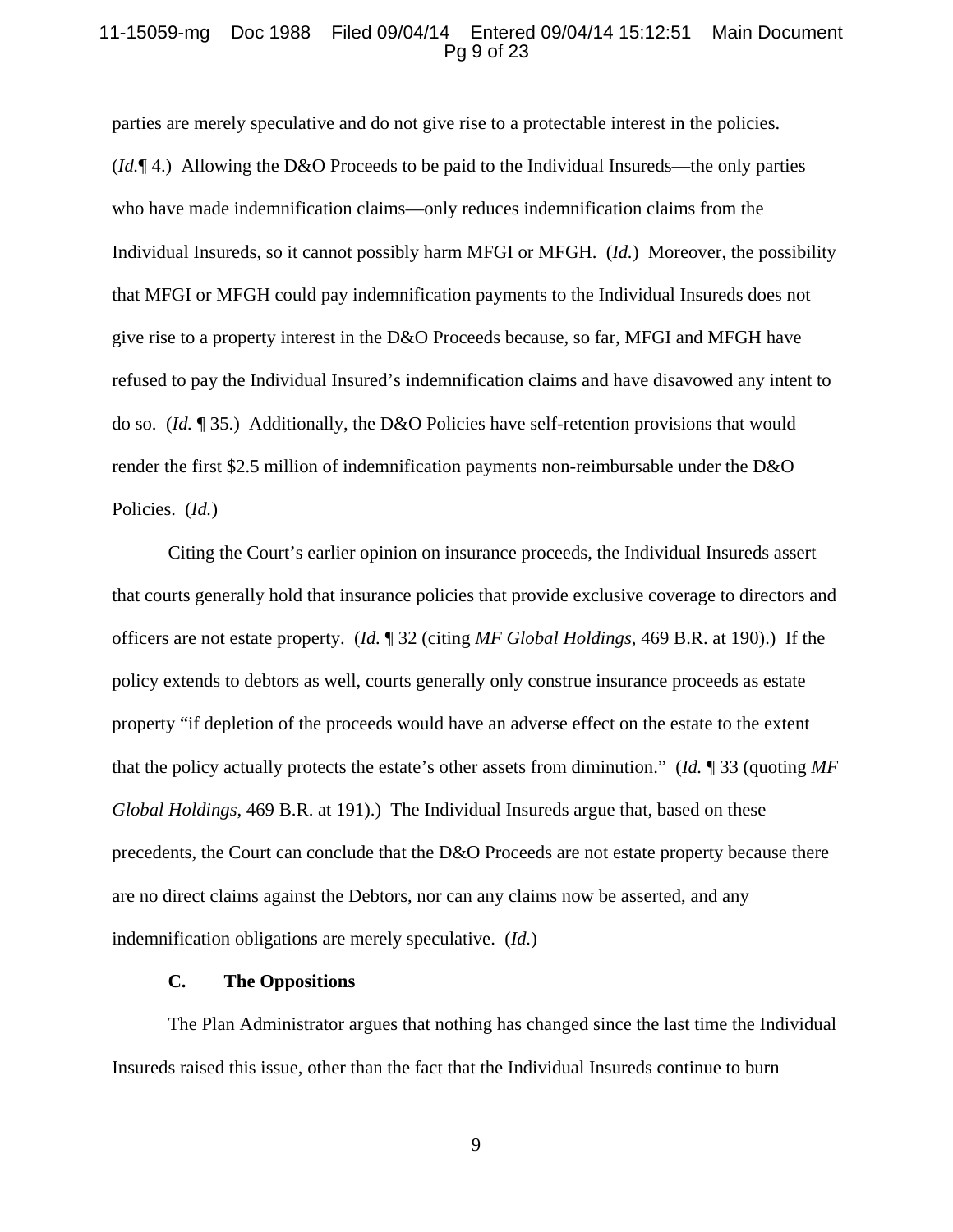#### 11-15059-mg Doc 1988 Filed 09/04/14 Entered 09/04/14 15:12:51 Main Document Pg 10 of 23

through the D&O Proceeds for their defense costs at a high rate. (Opp.  $\P$  2.) Exhausting the D&O Proceeds has a direct impact on creditors' recoveries under the MFGH Plan, according to the Plan Administrator, because at least some of the D&O Proceeds are estate property. (*Id.* ¶ 3.) And money paid for defense costs will no longer be available to satisfy judgments or settlements in (1) the Litigation Trust Lawsuit, which is being prosecuted solely for the benefit of MFGH creditors, and (2) the Customer Class Action. (*Id.*) The Plan Administrator concedes that the Individual Insureds are entitled to pay for the adequate defense of their interests, but the Administrator argues that the Individual Insureds should not be permitted to spend freely absent any Court oversight given the impact this would have on creditors. (*Id.* ¶ 4.)

In support of its request for continued oversight, the Plan Administrator argues that the Court has authority to continue to impose a cap even if the D&O Proceeds are not estate property (*id.* ¶ 5.), though the Plan Administrator does not concede that the D&O Proceeds are not part of the MFGH Debtors' estates. (*Id.* ¶ 5 n.5.) The Plan Administrator argues that the Court does not need to reach this issue because it can continue to impose the Soft Cap. (*Id.* at n.5) According to the Plan Administrator, Second Circuit precedent provides that this Court has jurisdiction over a proceeding if the outcome "might have any conceivable effect on the bankruptcy estate." (*Id.* ¶ 6 (citing *Parmalat Capital Fin. Ltd. v. Bank of Am. Corp.*, 639 F.3d 572, 579 (2d Cir. 2011)).) Moreover, the Bankruptcy Code grants the Court authority to issue any order necessary for the implementation of a confirmed plan, so long as the order is consistent with the Code. (*Id.* (citing 11 U.S.C. § 105(a)).)

The Plan Administrator argues that courts in this circuit have applied the "conceivable effect" test to find bankruptcy court jurisdiction over matters related to (1) debtor-owned insurance policies, and (2) insurance matters affecting creditor distributions. (*Id.* ¶ 7.) The cases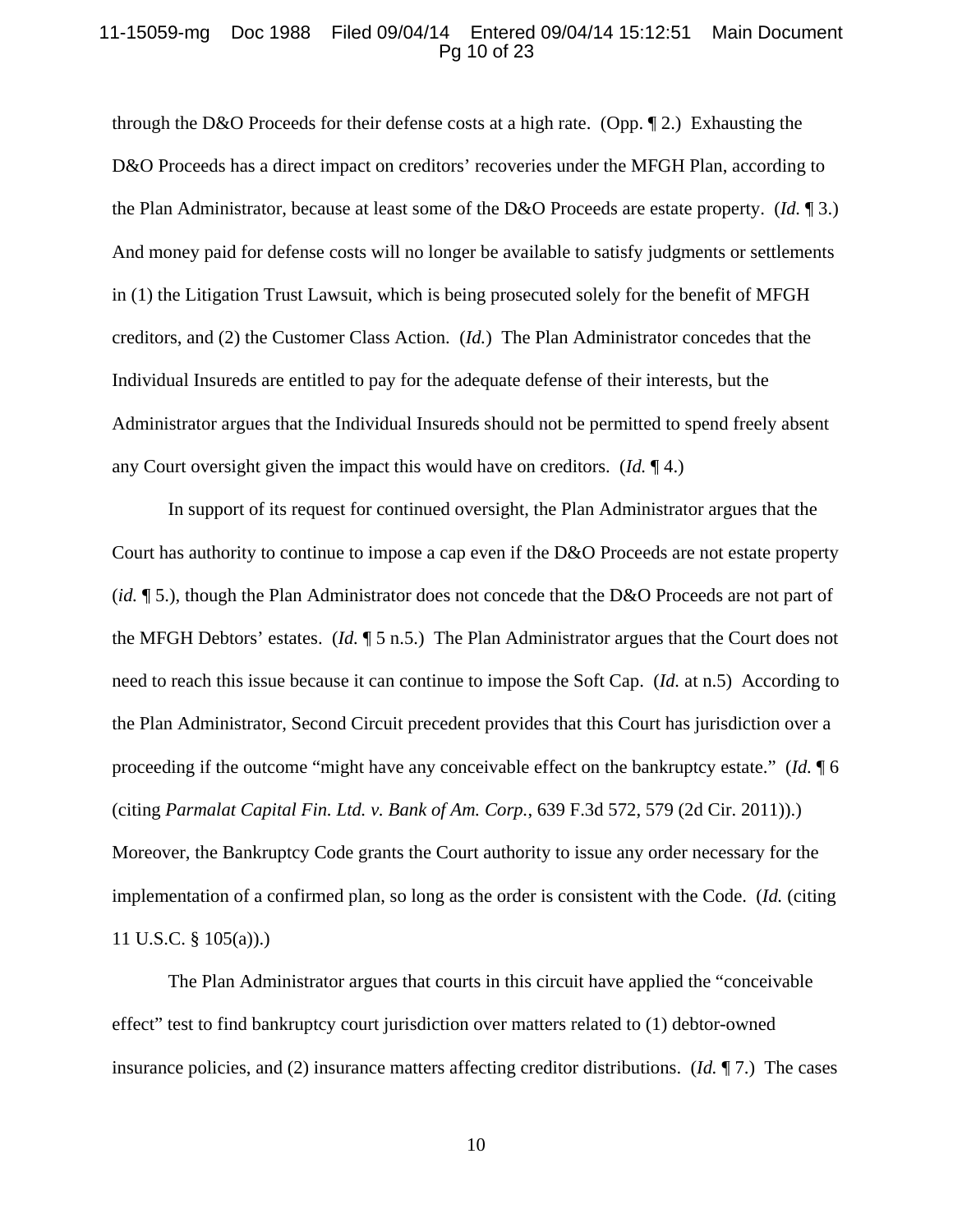#### 11-15059-mg Doc 1988 Filed 09/04/14 Entered 09/04/14 15:12:51 Main Document Pg 11 of 23

that that the Plan Administrator cites involve subject matter jurisdiction over separate civil actions related to bankruptcy proceedings. The Plan Administrator also relies on an Illinois case finding that a bankruptcy court could restrict spending of proceeds of directors and officers liability insurance policies because that spending could impact creditor recoveries under the debtor's plan. (*Id.* ¶ 8 (citing *Megliola v. Maxwell*, 293 B.R. 443 (N.D. Ill. 2003)).) In *Megliola*, the chapter 7 trustee sued the debtor's officers, and then a separate putative class action was initiated against those same officers, alleging identical claims as the trustee. *Megliola*, 293 B.R. at 448. The chapter 7 trustee filed an adversary proceeding to enjoin the class action because that action could exhaust the insurance proceeds. *Id.* at 445–46. Even though the bankruptcy court found that the proceeds were not estate property, the court still enjoined the class action under Bankruptcy Code section 105(a). *Id.* The district court affirmed, partly because a judgment for the class plaintiffs could leave no funds for a judgment in favor of the chapter 7 trustee, which in turn would affect "the allocation of property among creditors." *Id.* at 449.

Additionally, the Plan Administrator argues that the Plan Injunction provides for Court oversight of matters that do not directly affect estate property. (Opp*.* ¶ 10 (citing Plan § XI.D (enjoining actions "against or affecting the Protected Parties or the property of the Debtors")).) Under the Plan, any proceeds from the Litigation Trust Lawsuit will be available for distribution to creditors. (*Id.* ¶ 13 (citing Plan § IX-2.B; Litigation Trust Agreement §§ 1.3, 3.3).) Proceeds from the Customer Class Action would also benefit MFGH's creditors because MFGH is one of the largest holders of a general estate claim in the MFGI case, and any recovery in the Customer Class Action becomes proceeds of the MFGI SIPA estate. (*Id.* ¶ 16.) If the D&O Policies are exhausted by defense costs, any potential recovery in either the Litigation Trust Lawsuit or the Customer Class Action would be drastically reduced, thereby diminishing creditor recoveries.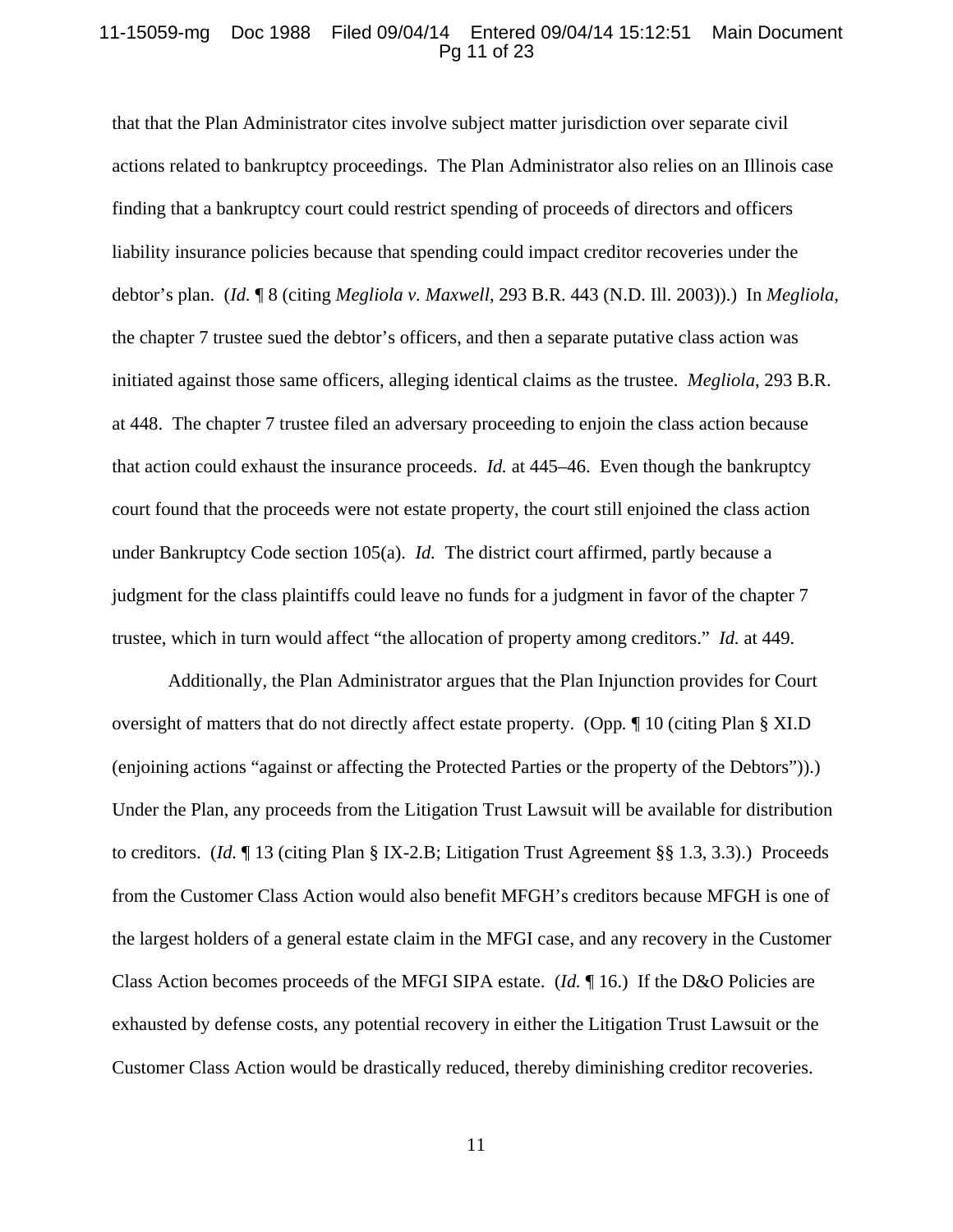#### 11-15059-mg Doc 1988 Filed 09/04/14 Entered 09/04/14 15:12:51 Main Document Pg 12 of 23

The Plan Administrator also argues that at least \$15 million from the D&O Policies is undoubtedly estate property due to the Court's recent order estimating certain proofs of claim asserting indemnification rights. (*Id.* ¶¶ 19–20; ECF Doc. # 1986 ). The Indemnification Claimants each filed proofs of claim seeking a right to indemnification from MFGH. (*Id.* ¶ 20.) The Plan Administrator filed a motion (ECF Doc. # 1907) to estimate those claims at \$5 million each. (Opp. ¶ 20*.*) The Indemnification Claimants did not object to the estimation motion. (*Id.*  (citing ECF Doc. # 1960).) After filing the estimation motion, the Plan Administrator entered into a stipulation with the Stipulated Claimants that would estimate their claims at \$560,000. (*See* ECF Doc. # 1970.) The Court granted the motion to estimate the claims and also approved the stipulation (*see* ECF Doc. # 1986); therefore, \$15.56 million should be reserved for potential payment to Indemnification Claimants and Stipulated Claimants, according to the Plan Administrator; and payment of those indemnification claims would give rise to a claim by the Plan Administrator against the D&O Policies. The Plan Administrator does not address the \$2.5 million self-retention provisions identified by the Individual Insureds.

The Customer Representatives also filed an opposition to the Motion. That opposition largely repeats arguments made by the Plan Administrator, arguing that the Court should not give the Individual Insureds a blank check to burn through the remaining D&O Policies' coverage. Even if the Court lifts the stay, the Customer Representatives ask the Court to use its general equitable authority under Bankruptcy Code section 105(a) to impose certain controls over spending the D&O Proceeds. (ECF Doc. # 1965 ¶ 5.) The Customer Representatives also argue that the Motion is premature because the parties still have not resolved how to allocate the defense costs between the D&O and E&O Policies, and they have not entered into a reservation of rights regarding MFGH's ability to challenge the allocation that was in place earlier. (*Id.* ¶ 6.)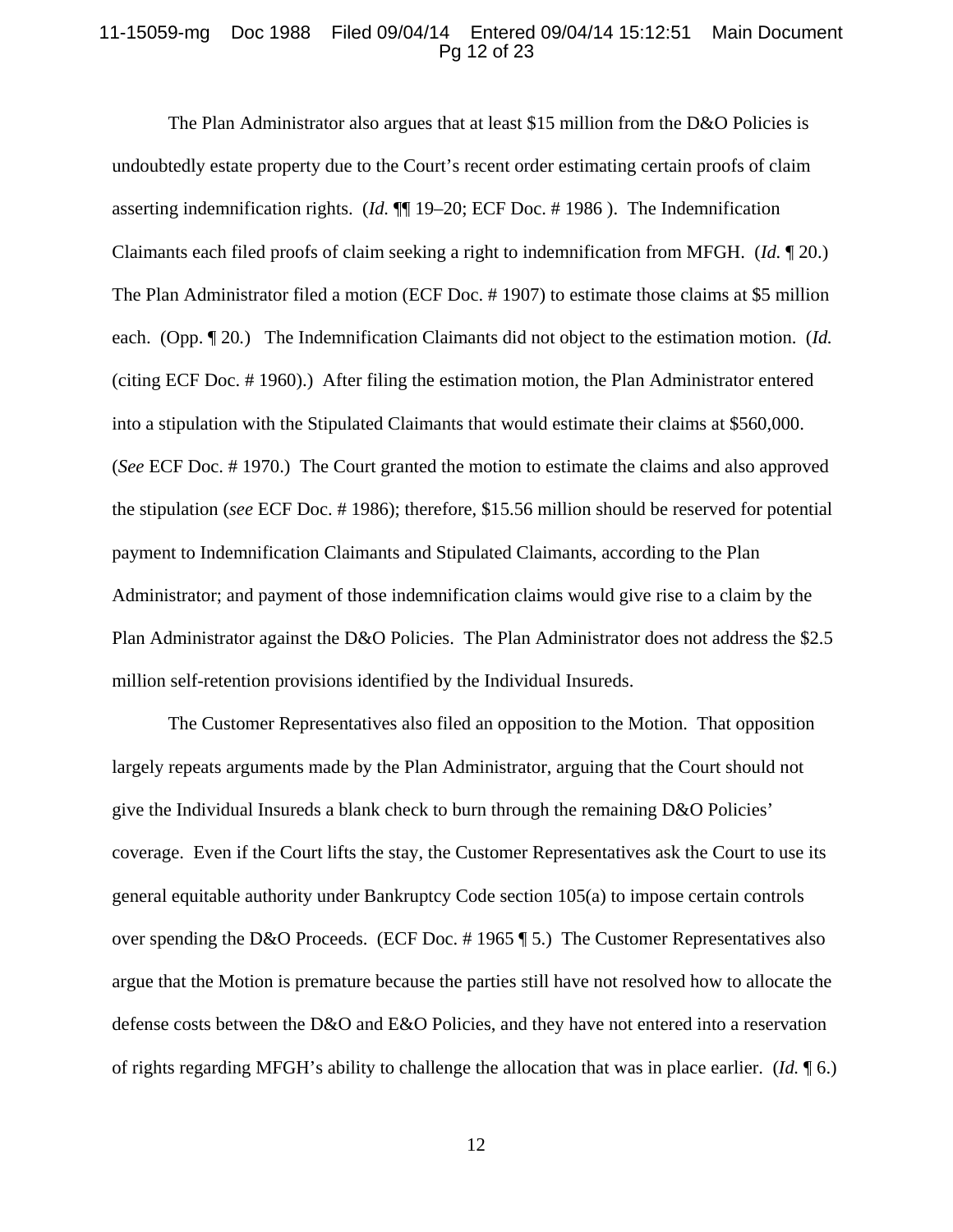#### 11-15059-mg Doc 1988 Filed 09/04/14 Entered 09/04/14 15:12:51 Main Document Pg 13 of 23

The SIPA Trustee filed a limited joinder to the Plan Administrator's Opposition. (ECF Doc. # 1966.) The SIPA Trustee asserts that continued Court oversight does not deprive the Individual Insureds of a right to reasonable defense costs. (*Id.* ¶ 3.) Rather, the Individual Insureds can continue to ask the Court for increases in the Soft Cap as they become necessary. (*Id.*) The SIPA Trustee also states his willingness to negotiate a reasonable resolution of the defense costs and D&O Proceeds that would avoid asking the Court to determine whether the D&O Proceeds are estate property, but the Individual Insureds have not asked for a specific increase in the Soft Cap. (*Id.*)

#### **II. DISCUSSION**

#### **A. Case Dynamics**

Although the Court has addressed insurance proceeds several times in this case, the issue arises now under different circumstances. This Motion involves the D&O Policies but not the E&O Policies. The Individual Insureds agree that MFGH and MFGI have claims to insurance proceeds from the E&O Policies, and the E&O Policies have no priority of payment provisions. Also, the actual and potential claims for indemnification under the D&O Policies are more defined and limited. To the extent that the Debtors stand to benefit from any litigation recoveries against the Individual Insureds, the Debtors have no greater rights than any other plaintiffs to recoveries from the D&O Policies.

#### **B. Estate Property**

As this Court explained in its 2012 Opinion, "it is well-settled that a debtor's liability insurance is considered property of the estate." *MF Global Holdings*, 469 B.R. at 190. But courts disagree "'over whether the proceeds of a liability insurance policy are property of the estate.'" *Id.* (quoting *In re Downey Fin. Corp.*, 428 B.R. 595, 603 (Bankr. D. Del. 2010)).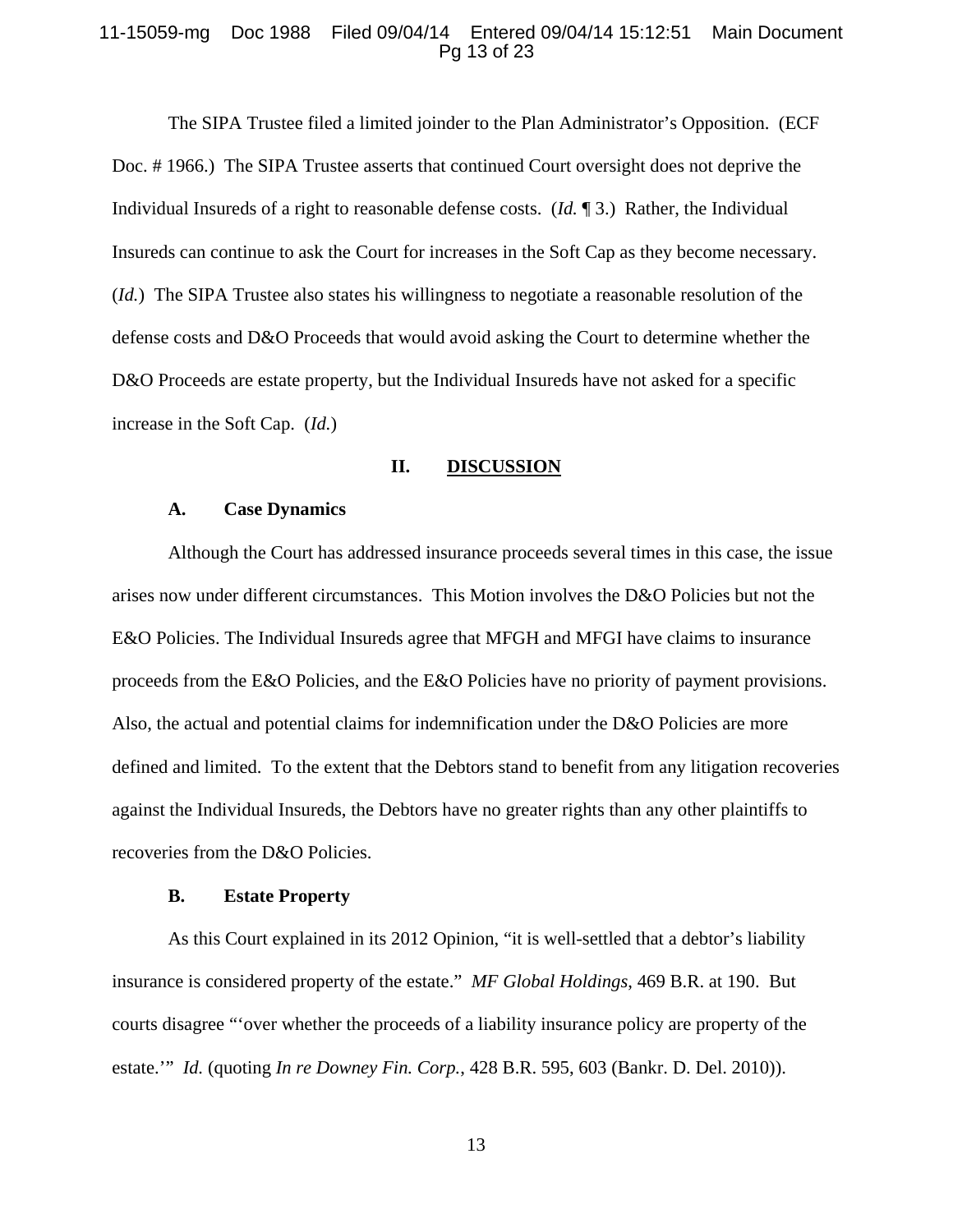### 11-15059-mg Doc 1988 Filed 09/04/14 Entered 09/04/14 15:12:51 Main Document Pg 14 of 23

"Courts that have addressed whether the proceeds of a liability insurance policy are property of the estate are guided by the language and scope of the specific policies at issue." *MF Global Holdings*, 469 B.R. at 190 (citing *Downey*, 428 B.R. at 603; *In re Medex Reg'l Labs., LLC*, 314 B.R. 716, 720 (Bankr. E.D. Tenn. 2004) ("In making its determination, the court must analyze the facts of each particular case, focusing primarily upon the terms of the actual policy itself.") (internal quotation marks omitted); *In re CyberMedica, Inc.*, 280 B.R. 12, 16 (Bankr. D. Mass. 2002) ("Whether the proceeds of a D&O liability insurance policy is [sic] property of the estate must be analyzed in light of the facts of each case.")).

In the 2012 Opinion, the Court further explained that "when an insurance policy only provides direct coverage to a debtor, courts generally rule that the proceeds are property of the estate." *MF Global Holdings*, 469 B.R. at 190 (citing *In re Allied Digital Techs. Corp.*, 306 B.R. 505, 512 (Bankr. D. Del. 2004)). But when a policy covers the directors and officers exclusively, "courts have generally held that the proceeds are not property of the estate." *MF Global Holdings*, 469 B.R. at 190 (citing *Allied Digital*, 306 B.R. at 510; *La. World Exposition, Inc. v. Fed. Ins. Co., (In re La. World Exposition, Inc.)*, 832 F.2d 1391, 1399 (5th Cir. 1987) (holding that the debtor has no ownership interest in proceeds of an insurance policy where the obligation of the insurance company is only to the directors and officers); *In re Daisy Sys. Sec. Litig.*, 132 B.R. 752, 755 (N.D. Cal. 1991) (finding that when a D&O insurance policy only provides direct coverage to the directors and officers the proceeds are not property of the estate)).

The D&O Policies here provide coverage to both the Individual Insureds and the MFGH Debtors. In these instances, "courts have held that 'the proceeds will be property of the estate if depletion of the proceeds would have an adverse effect on the estate to the extent the policy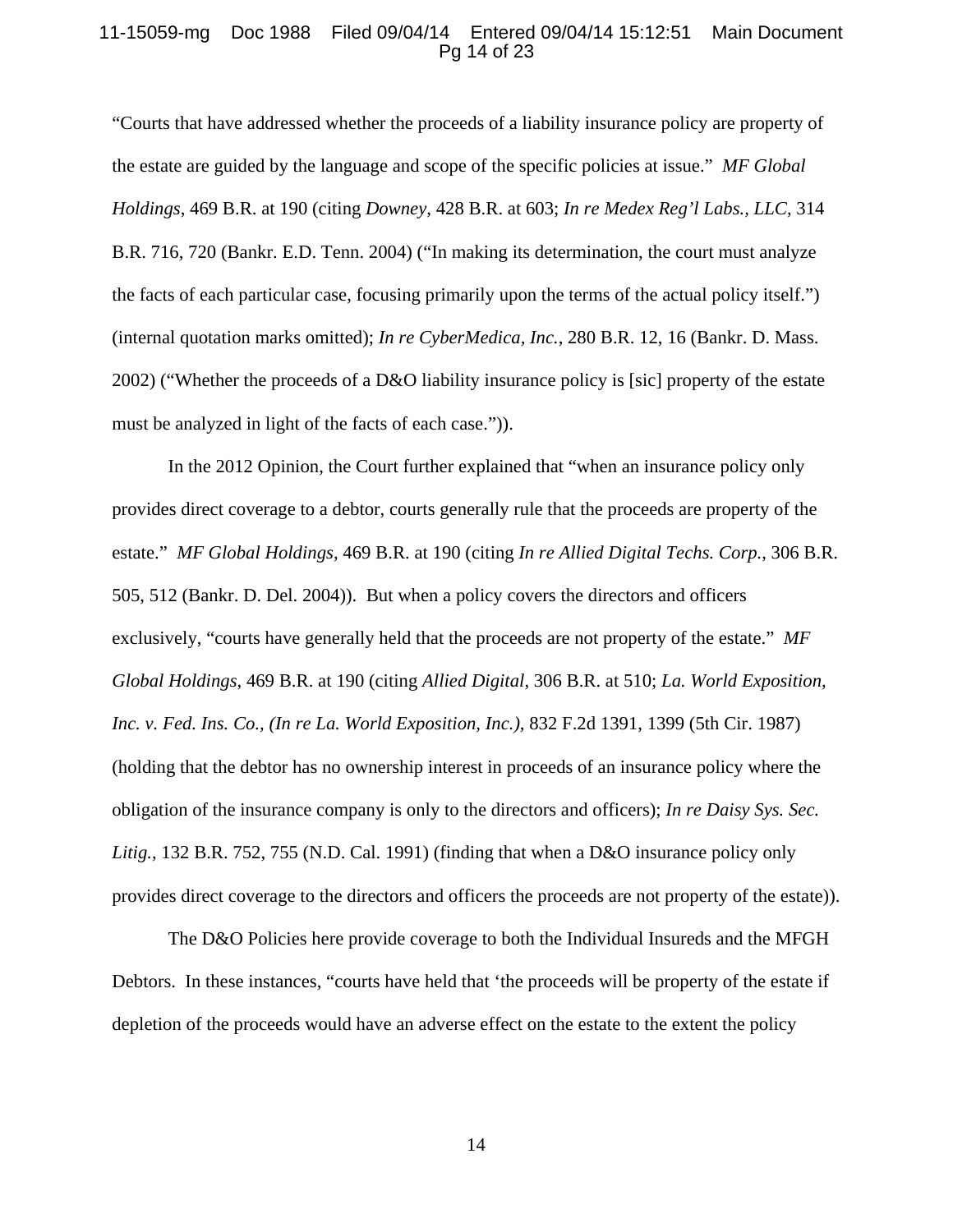#### 11-15059-mg Doc 1988 Filed 09/04/14 Entered 09/04/14 15:12:51 Main Document Pg 15 of 23

actually protects the estate's other assets from diminution.'" *MF Global Holdings*, 469 B.R. at 190–91 (quoting *Downey*, 428 B.R. at 603).

In *Allied Digital*, the debtor could have held an interest in insurance policy proceeds if it had been subject to certain covered litigation claims. *See* 306 B.R. at 511. But after the statute of limitations expired for those litigation claims, and no parties had sued the debtor, the policy proceeds "no longer constitute property of the bankruptcy estate." *Id.* Whatever interest in the proceeds the debtor may have held at one point no longer existed because the debtor could not have faced a lawsuit giving rise to a colorable insurance claim. *Id.*; *see also Downey*, 428 B.R. at 604 ("Where a liability insurance policy includes entity coverage, but there are no covered [claims] outstanding, courts have generally held that the insurance proceeds are not property of the estate.").

The *Allied Digital* court also explained that when a policy "provides the debtor with indemnification coverage but indemnification either has not occurred, is hypothetical, or speculative, the proceeds are not property of the bankruptcy estate." *Id.* at 512. Here, certain Individual Insureds have filed claims for indemnification against MFGH, and the Court entered an order estimating (1) the Indemnification Claimants' claims at \$5 million each and (2) the Stipulated Claimants' claims at \$560,000. (*See* ECF Doc. # 1986.) But no indemnification payments have actually been made yet. Given the D&O Policies' \$2.5 million self-retention provisions for indemnification claims, MFGH could have a \$13.06 million claim against the D&O Policies if the claims of the Indemnification Claimants and Stipulated Claimants are paid to their full estimated amounts. Whether this gives rise to a property interest in the D&O Proceeds depends on "the likelihood that the [Debtors] will pay over" \$2.5 million "in indemnification costs." *Downey*, 428 B.R. at 606. MFGI and MFGH have yet to provide any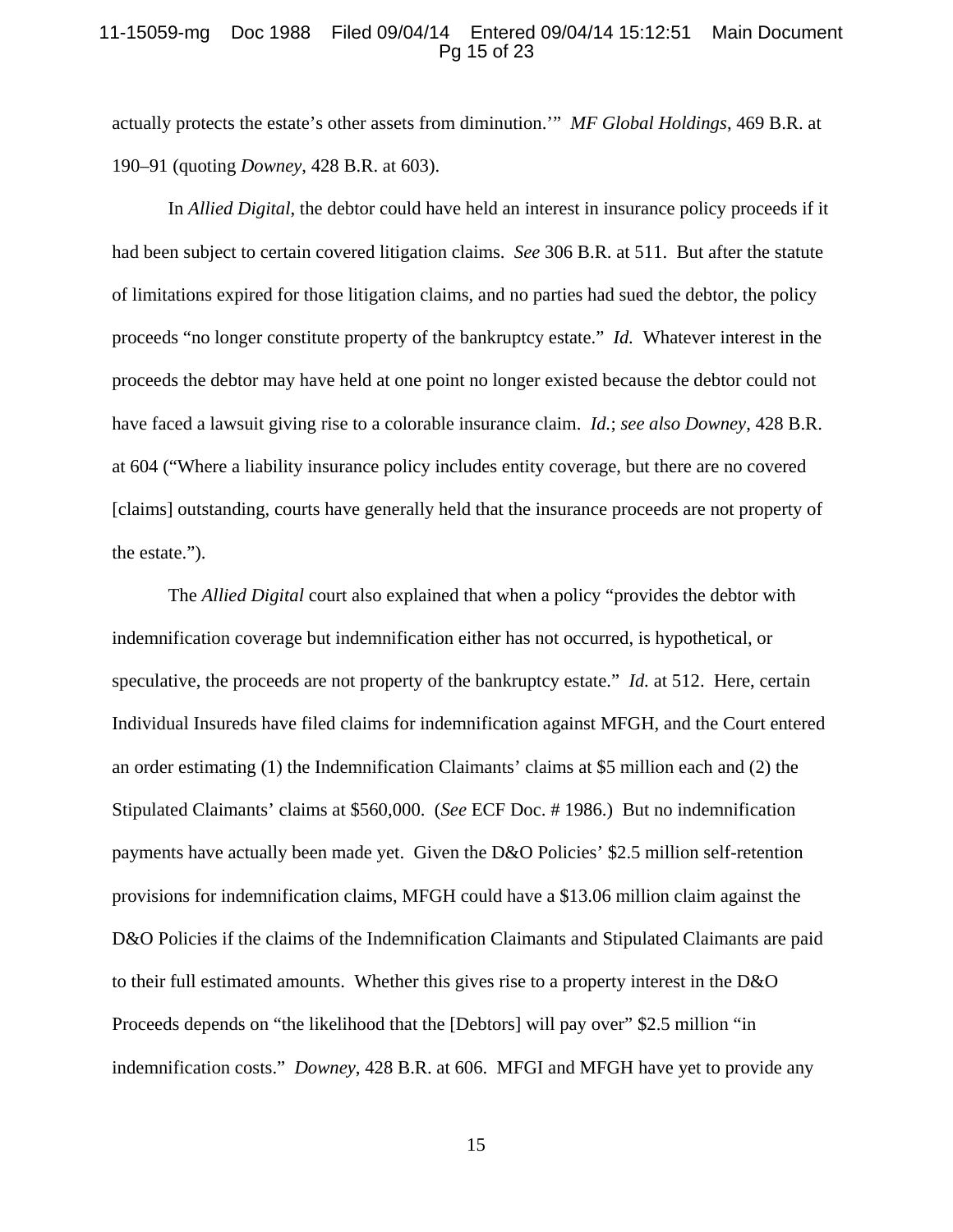## 11-15059-mg Doc 1988 Filed 09/04/14 Entered 09/04/14 15:12:51 Main Document Pg 16 of 23

indemnification coverage for any Individual Insured, and the Plan Administrator has stated that it believes the Indemnification Claimants' claims should be disallowed, despite its request for estimation of those claims. Still, given the reserve that MFGH seeks to establish, it is premature to label a payout purely hypothetical. The Individual Insureds will not be prejudiced by establishing a \$13.06 million reserve in light of the substantial unused amounts available under the D&O Policies.

Even if MFGI or MFGH had a contractual claim to the D&O Proceeds, that claim would be subject to the D&O Policies' priority of payment provision. That provision requires that the Individual Insureds be advanced defense costs before other payments under the D&O Policies are satisfied. As the Court explained in its 2012 Opinion, "courts have given effect to priority of payment provisions in authorizing access to policies to advance defense costs to individual insureds." *MF Global Holdings*, 469 B.R. at 193 (citing *In re Enron*, No. 01-16034, Tr. at 13-14 (Bankr. S.D.N.Y. Apr. 11, 2002) (Gonzalez, J.) ("[T]he parties are bound by the contractual provisions of the policy. MFGH's interest in the policy is limited by its contractual provisions including a priority advancement and payment obligations contained in those policies. The Court cannot rewrite the provisions of the contract."); *In re LocatePlus Holdings Corp.*, No. 11- 15791, 2011 WL 5240279, at \*7–9 (Bankr. D. Mass. Oct. 31, 2011)). The *Downey* court analyzed a similar priority of payment provision, holding that:

Section 541(a) is not intended to expand the debtor's rights against others beyond what rights existed at the commencement of the case. Courts generally closely examine the debtor's rights under the terms of the liability insurance policy at issue in order to determine whether holding that the policy proceeds are property of the estate would improperly expand the debtor's rights against others beyond what rights existed at the commencement of the case. In this case, the Policy provides a clear chain of priority among the three types of coverages.

428 B.R. at 607 (footnotes and internal quotation marks omitted).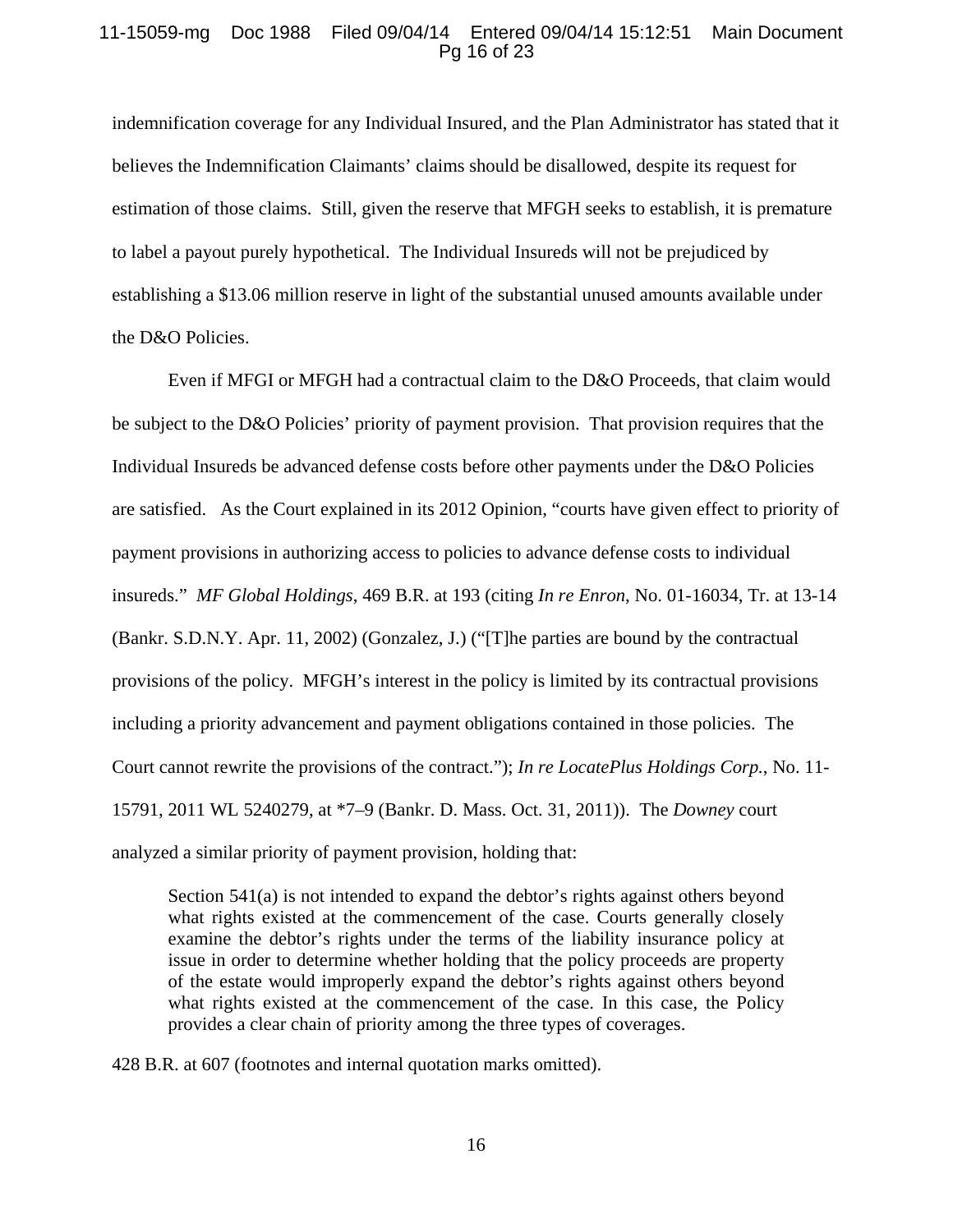#### 11-15059-mg Doc 1988 Filed 09/04/14 Entered 09/04/14 15:12:51 Main Document Pg 17 of 23

Given the above, it appears that the D&O Proceeds are not property of the MFGI or MFGH Debtors' estates, except for the \$13.06 million related to the Indemnification Claimants and the Stipulated Claimants. MFGI and the MFGH Debtors can no longer be named in any securities actions that would give rise to a claim against the D&O Policies, and other than a potential payment on the Indemnification Claimants' and Stipulated Claimants' claims, it is unlikely that MFGI or the MFGH Debtors will indemnify any directors and officers.

## **C. Continued Court Oversight**

The Plan Administrator, SIPA Trustee, and Customer Representatives all ask the Court to continue to exercise oversight on the D&O Proceeds, relying on Bankruptcy Code section 105(a) and the Plan Injunction. Section 105(a) permits the Court to issue "any order, process, or judgment that is necessary or appropriate to carry out the provisions of this title." Although broad, section 105(a) does not give a court authority "to create substantive rights that are otherwise unavailable under applicable law." *In re Dairy Mart Convenience Stores, Inc.*, 351 F.3d 86, 92 (2d Cir. 2003). Rather, a court can only issue an order under section 105(a) that would enforce or carry out provisions of the Bankruptcy Code. *Id.* at 91–92. The Plan Administrator did not identify any specific provisions of the Code that ongoing oversight of the D&O Proceeds would enforce.

The Plan Administrator cited *Megliola*, where the bankruptcy court exercised its section 105(a) authority to enjoin a class action that could diminish proceeds available to creditors in the bankruptcy. In *Megliola*, the court found that an injunction was appropriate because the competing class action would "defeat or impair [the bankruptcy court's] jurisdiction over the case before it." 293 B.R. 443 (citations omitted). The Second Circuit has recognized the authority of a bankruptcy court to *stay* third-party actions that could jeopardize a successful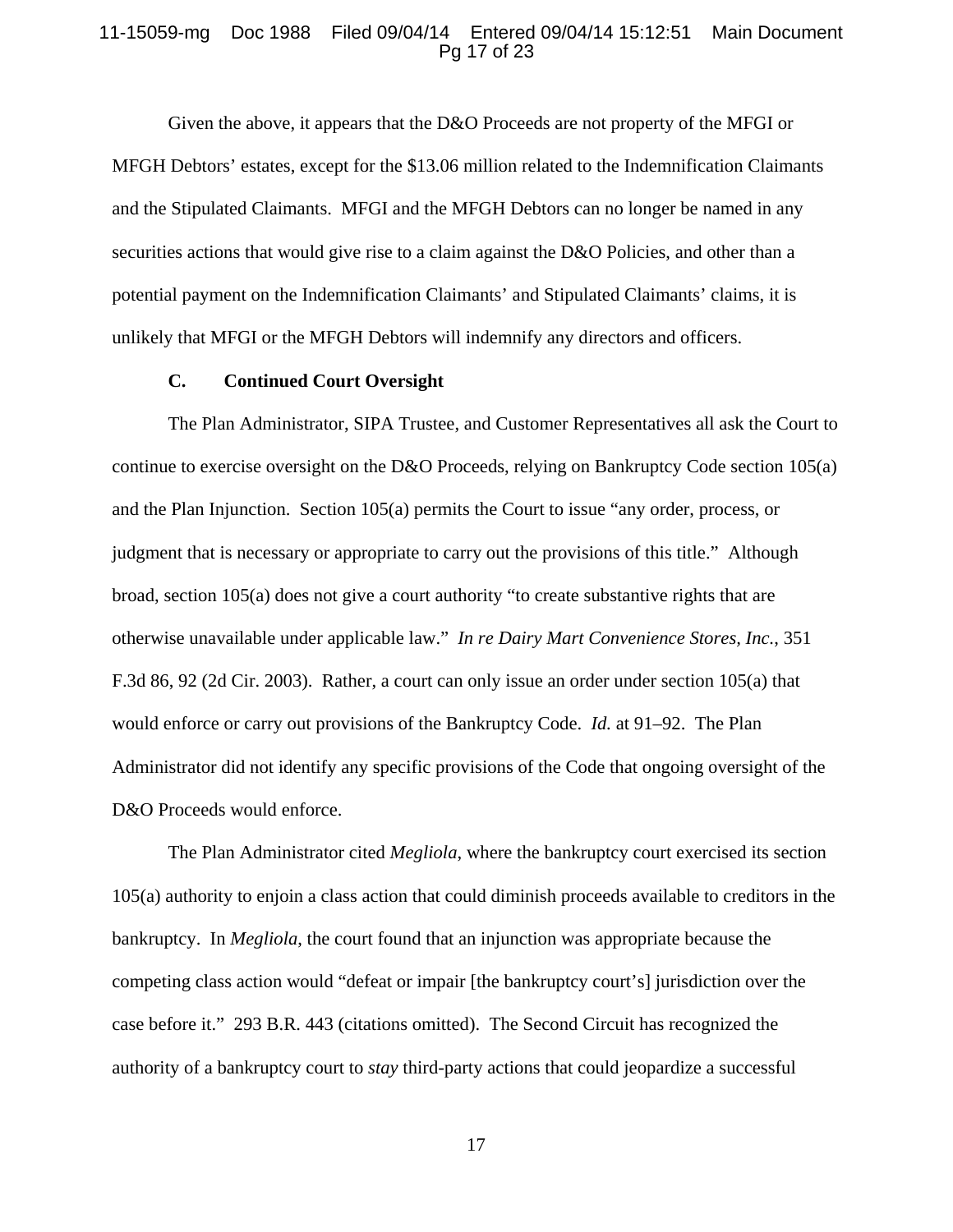## 11-15059-mg Doc 1988 Filed 09/04/14 Entered 09/04/14 15:12:51 Main Document Pg 18 of 23

reorganization proceeding. *See In re Quigley Co.*, 676 F.3d 45, 58 (2d Cir. 2012) (affirming bankruptcy court's injunction under section 105 of separate litigation that could deplete insurance funds that would otherwise be "used to fund [a] pre-negotiated plan of reorganization" (internal quotation marks omitted)). And this Court has exercised that power in the past. *See McHale v. Alvarez (In re 1031 Tax Grp., LLC)*, 397 B.R. 670, 687 (Bankr. S.D.N.Y. 2008) (enjoining state court actions in Colorado under section 105(a) where those Colorado actions "threaten[ed] the reorganization efforts of the Debtor estates"). But MF Global is well past the point where enjoining third-party actions would aid reorganization. And no party is actually seeking an injunction, nor is any party arguing that this Court's jurisdiction over the MFGI or MFGH matters would be impaired by allowing actions against the Individual Insureds to proceed. Under these circumstances, the Individual Insureds are entitled to receive D&O Proceeds for their defense costs. Indeed, the Customer Class Action is actively being litigating, including claims assigned by the SIPA Trustee. It would be fundamentally unfair to allow the litigation to proceed while denying the Individual Insureds coverage for defense costs. *See MF Global Holdings*, 469 B.R. at 194 (describing importance of access to insurance funds for the Individual Insureds).

The Plan Administrator cites several cases discussing subject matter jurisdiction and the "conceivable effect" test. (*See* Opp. ¶¶ 6–7.) But these cases are not relevant because they discuss whether a court has jurisdiction to hear separately-filed civil actions, not authority to control insurance payments in the main bankruptcy action itself. Additionally, the Plan Administrator cites two cases allowing bankruptcy court jurisdiction or oversight of matters involving insurance proceeds, but those cases construed insurance proceeds as estate property. *See In re Rusty Jones, Inc.*, 124 B.R. 774, 778 (Bankr. N.D. Ill. 1991) (referring to insurance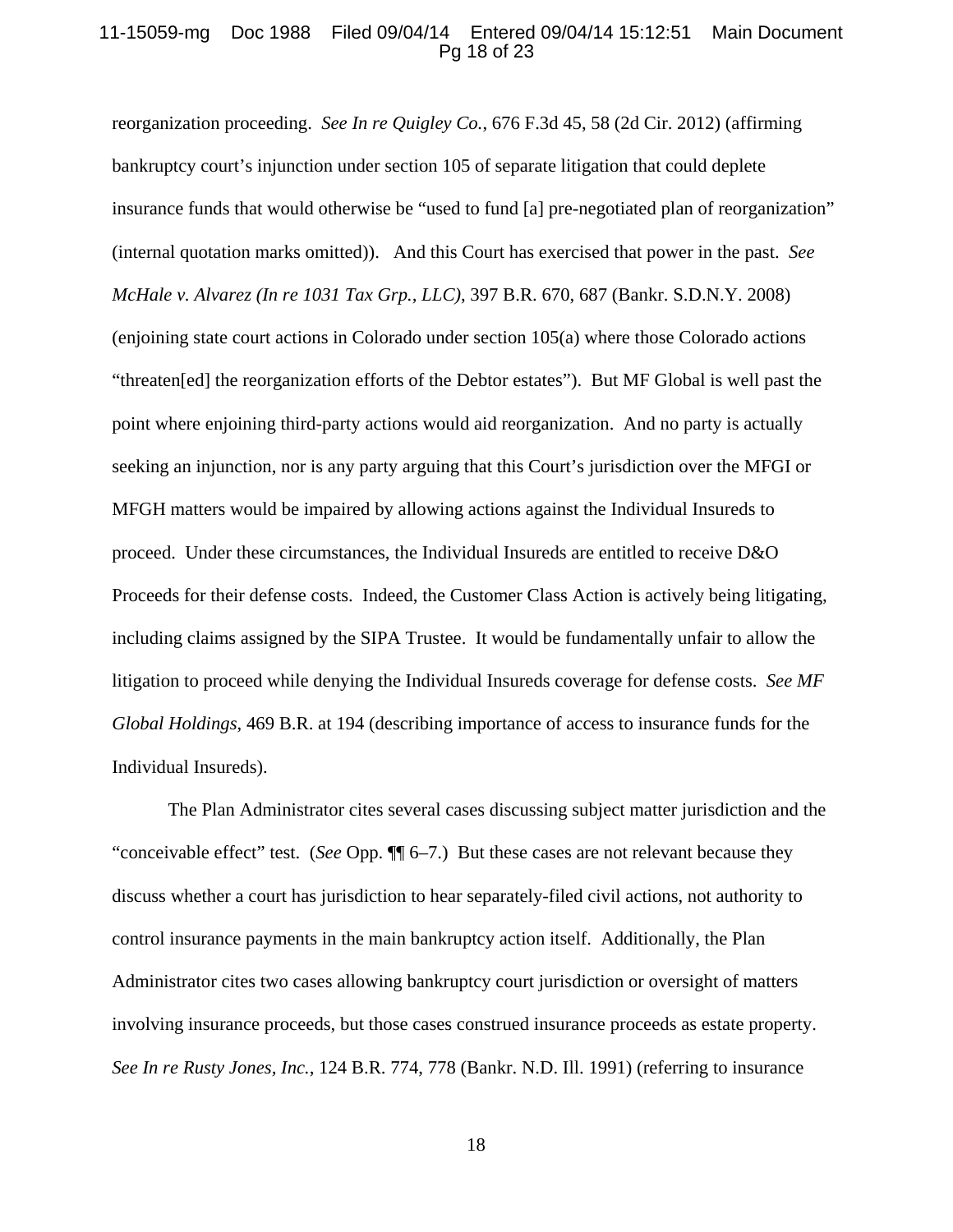## 11-15059-mg Doc 1988 Filed 09/04/14 Entered 09/04/14 15:12:51 Main Document Pg 19 of 23

proceeds as "estate property"); *In re Sacred Heart Hosp. of Norristown*, 182 B.R. 413 (Bankr.

E.D. Pa. 1995) (construing "indemnification interest in [insurance] proceeds" to be "sufficient to bring those proceeds into the estate"). Here, the Court has not determined that the proceeds are estate property, so those cases are not persuasive on this point.

As for the argument that continued Court oversight is appropriate because payment of

defense costs reduces potential plaintiff recoveries in the Litigation Trust Lawsuit and Consumer

Class Action, the Court already rejected a similar argument in the 2012 Opinion. *See MF Global* 

*Holdings,* 469 B.R. at 196. The Court relied in part on *Allied Digital*, where the court explained

that:

[T]he Trustee brought the action against the directors and officers. The policy in question provides direct coverage to the directors and officers for claims and defense costs (which are real), and indemnification coverage to the company for amounts paid to the directors and officers (which is hypothetical). . . . The Trustee's real concern is that payment of defense costs may affect his rights as a plaintiff seeking to recover from the D&O Policy rather than as a potential defendant seeking to be protected by the D&O Policy. In this way, Trustee is no different than any third party plaintiff suing defendants covered by a wasting policy. No one has suggested that such a plaintiff would be entitled to an order limiting the covered defendants' rights to reimbursement of their defense costs.

The bottom line is that the Trustee seeks to protect the amount he may receive in his suit against the directors and officers while limiting coverage for the defense costs of the directors and officers. This is not what the directors and officers bargained for. In bringing the action against the directors and officers, the Trustee knew that the proceeds could be depleted by legal fees and he took that chance. The law does not support the Trustee's request to regulate defense costs.

306 B.R. at 512–13 (authorizing the payment of defense costs under a D&O Policy over the

objection of a trustee who sought to preserve policy proceeds to satisfy his own claims against

the insureds); *see also In re Beach First Nat'l Bancshares, Inc.*, 451 B.R. 406, 411 (Bankr.

D.S.C. 2011) ("[The individual insureds] cannot now be prevented from using the Policy for its

intended purpose simply because Debtor wishes to save the policy limit for any potential claims

of his own."); *In re First Cent. Fin. Corp.*, 238 B.R. 9, 21 (Bankr. E.D.N.Y. 1999) (rejecting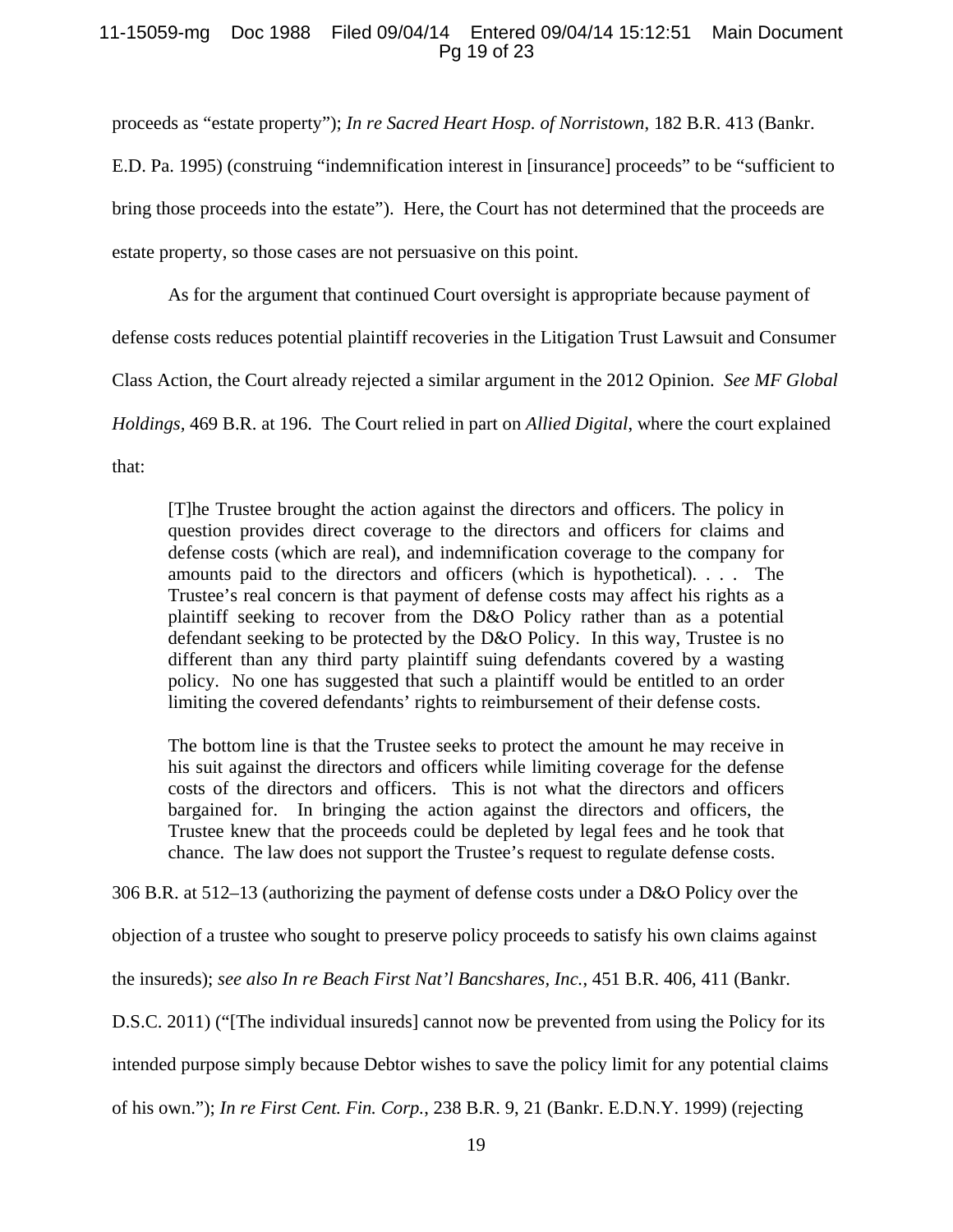### 11-15059-mg Doc 1988 Filed 09/04/14 Entered 09/04/14 15:12:51 Main Document Pg 20 of 23

argument that trustee as a claimant against the directors and officers has a superseding right to recover insurance proceeds before all others).

Aside from Bankruptcy Code section 105(a) and case law regarding bankruptcy court jurisdiction, the Plan Administrator relies on Plan section XI(D)(i) to request continued oversight. That Plan provision enjoins parties from "commencing, conducting, or continuing in any manner, directly or indirectly, any suit, action, or other proceeding of any kind . . . against or affecting the Protected Parties or the property of the Debtors." (Plan §  $XS(D)(i)$ .) The Plan defines Protected Parties as

the Debtors and, solely with respect to acts or omissions subsequent to the applicable Petition Date, and with respect to the Claims of the Securities Plaintiffs solely with respect to acts or omissions subsequent to November 21, 2011, their respective officers, directors, managers, members, accountants, financial advisors, investment bankers, agents, restructuring advisors, attorneys, and representatives . . . .

(Plan § I.A.135.) This provision could be read broadly to apply to payment of the D&O Proceeds because that payment would affect the MFGH Debtors by reducing the funds available for distribution to creditors. But this would be an unwarranted reading of the provision given that the relative size of the MFGH Debtors' estates available for distribution to creditors only has an attenuated effect on the MFGH Debtors themselves; the MFGH Debtors will need to make distributions regardless. The amount of funds available for distribution has a significant impact on creditors, but Plan section  $XI(D)(i)$  does not apply to actions affecting creditors. Also, even though Plan section XI(D)(i) applies to the MFGH Debtors' property, this Court has not determined that the D&O Proceeds are estate property.

The Plan Administrator also cites Plan section  $X(I(D)(vi))$ , which bars parties from "taking" any actions to interfere with the implementation or consummation of this Plan." The Plan Administrator argues that this provision should be read broadly to apply to the payment of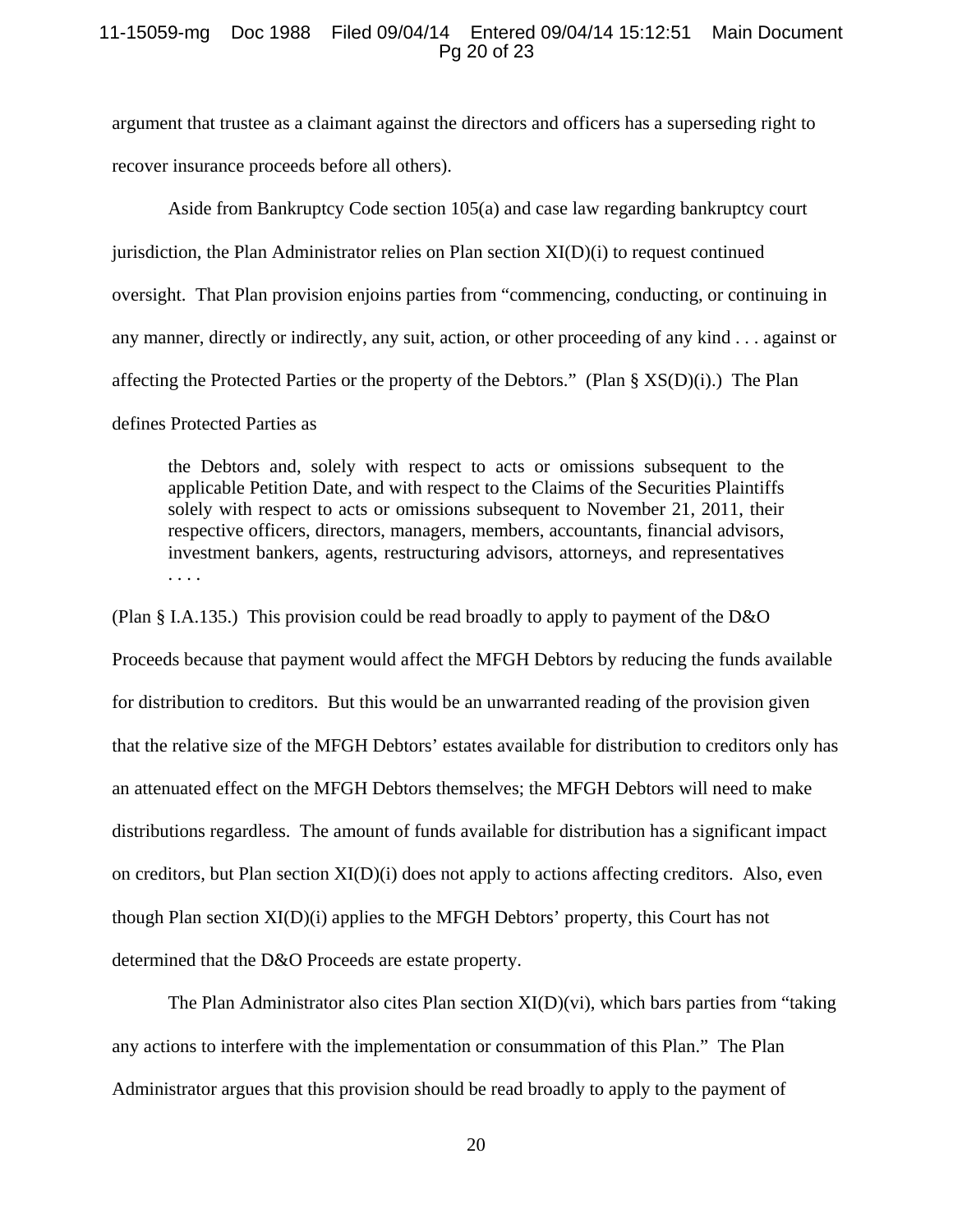## 11-15059-mg Doc 1988 Filed 09/04/14 Entered 09/04/14 15:12:51 Main Document Pg 21 of 23

defense costs with D&O Proceeds because Plan section IX-2.B contemplates payment of proceeds of the Litigation Trust Lawsuit to creditors, and exhaustion of the D&O Proceeds could interfere with the implementation of that provision. This is a strained interpretation of Plan section XI(D)(vi). First, it is unlikely that defense costs would entirely exhaust the D&O Proceeds. Second, the D&O Policies include a priority of payment provision that requires that payments for the benefit of the Individual Insureds be paid ahead of other claims on the policies. Third, even if the D&O Proceeds are entirely exhausted on defense costs, exhaustion would not interfere with Plan section IX-2.B because there would simply be no funds to distribute. That unfortunate circumstance would be different from a party taking an action to withhold or prevent transfer of funds that would otherwise be available for payment to creditors under Plan section IX-2.B. The Plan Administrator did not identify any other provisions of the Plan that could be implicated by payment of the D&O Proceeds for defense costs.

The Court retains jurisdiction to interpret the Plan. *See In re Residential Capital, LLC*, 508 B.R. 838, 849–50 (Bankr. S.D.N.Y. 2014) ("All courts retain jurisdiction to interpret and enforce their own orders." (quoting *In re Charter Commc'ns*, No. 09-11435, 2010 WL 502764, at \*4 (Bankr. S.D.N.Y. Feb. 8, 2010))); *see also Travelers Indem. Co. v. Bailey*, 557 U.S. 137, 151 (2009) ("[A]s the Second Circuit recognized . . . the Bankruptcy Court plainly had jurisdiction to interpret and enforce its own prior orders."). While a bankruptcy court's jurisdiction diminishes in importance following plan confirmation, *see In re Gen. Media, Inc.*, 335 B.R. 66 (S.D.N.Y. 2005), "a bankruptcy court has post-confirmation jurisdiction over matters that bear on the interpretation or execution of the debtor's plan." *In re MPF Holding U.S. LLC*, 444 B.R. 719, 724 (Bankr. S.D. Tex. 2011) (internal quotation marks omitted). Exercising its authority to interpret the Plan, the Court concludes that the Plant Administrator's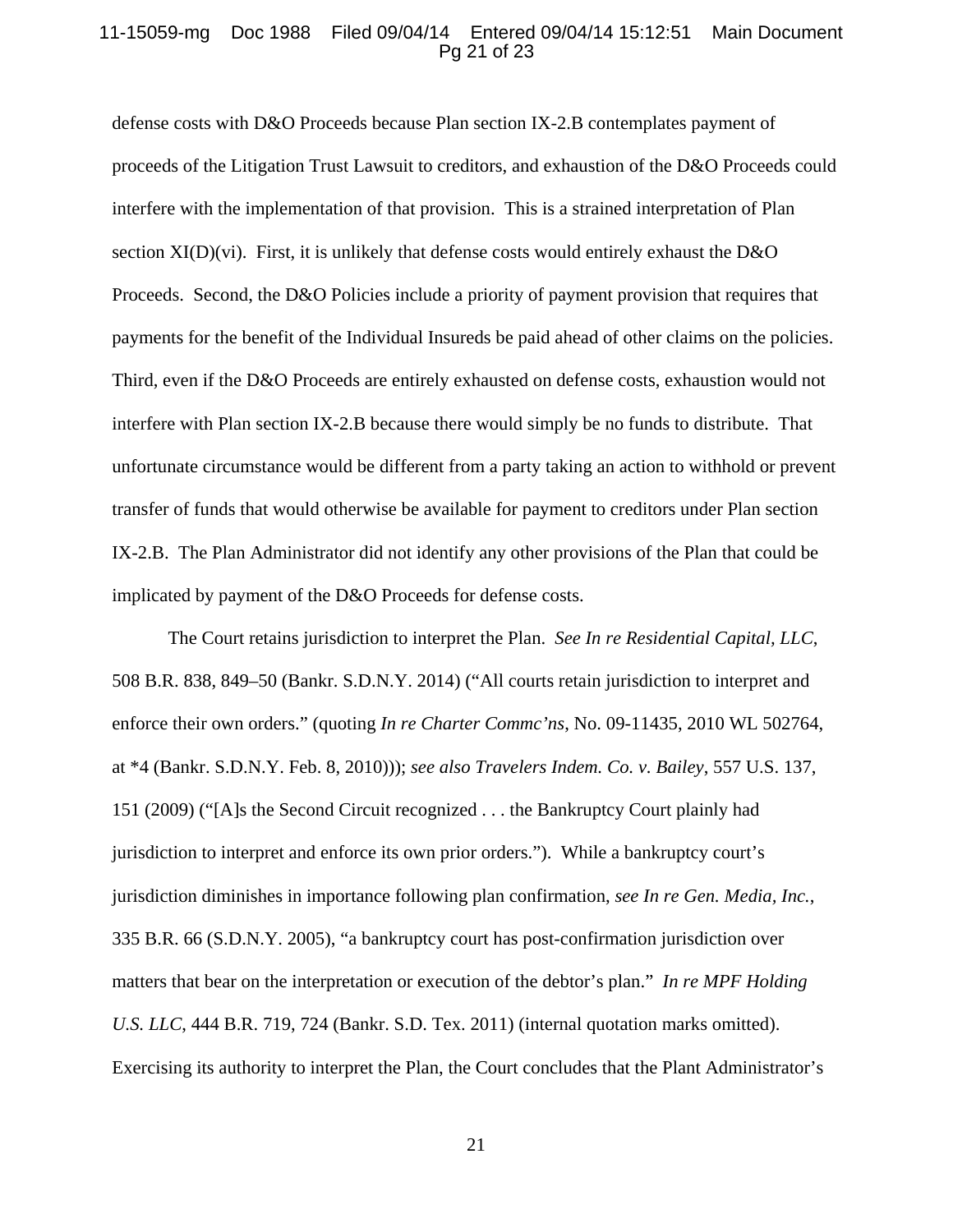### 11-15059-mg Doc 1988 Filed 09/04/14 Entered 09/04/14 15:12:51 Main Document Pg 22 of 23

proposed construction of the Plan language is unreasonable insofar as the application of D&O Proceeds for the Individual Insureds is concerned.

#### **III. CONCLUSION**

The amount of insurance proceeds expended to date for the defense of the Individual Insureds has been staggering, even before the first deposition has been taken. This fact is of great concern to the Court. The defense can obviously work to make the plaintiffs' costs in prosecuting the cases more expensive, particularly where insurance money is footing the tab.<sup>4</sup> But it is not the proper role of the bankruptcy court to police litigation in other courts that does not directly affect the property of the estates. With respect to the D&O Policies, the Court does not believe the law supports placing the bankruptcy court as the overseer of defense costs. The Debtors negotiated the insurance policies that provide their former officers, directors and employees with protection against the kinds of litigation claims that have been asserted.

The Individual Insureds have cited persuasive authority that the D&O Proceeds are not estate property given that (1) MFGI and MFGH are not defendants and can no longer be named in any lawsuits that would give rise to covered insurance claims, and (2) indemnification claims against the D&O Policies are mostly speculative, except for the Indemnification Claimants' and Stipulated Claimants' claims. At least with respect to insurance policies to which the Debtors have no direct claims to policy proceeds, the Court has no legal basis to limit or restrict claims by the Individual Insureds that are within the coverage. The Court concludes the Individual Insureds are entitled to access the full amount of the D&O Proceeds for defense costs, except for \$13.06 million.

<sup>4</sup> The losses created by the MF Global debacle are truly staggering. The potential liability of the Individual Insureds in the pending litigation is enormous. The more they spend for defense, the less insurance proceeds are available to pay for covered settlements or judgments. The longer the litigation takes, the more the defense will cost and the less insurance will remain available.